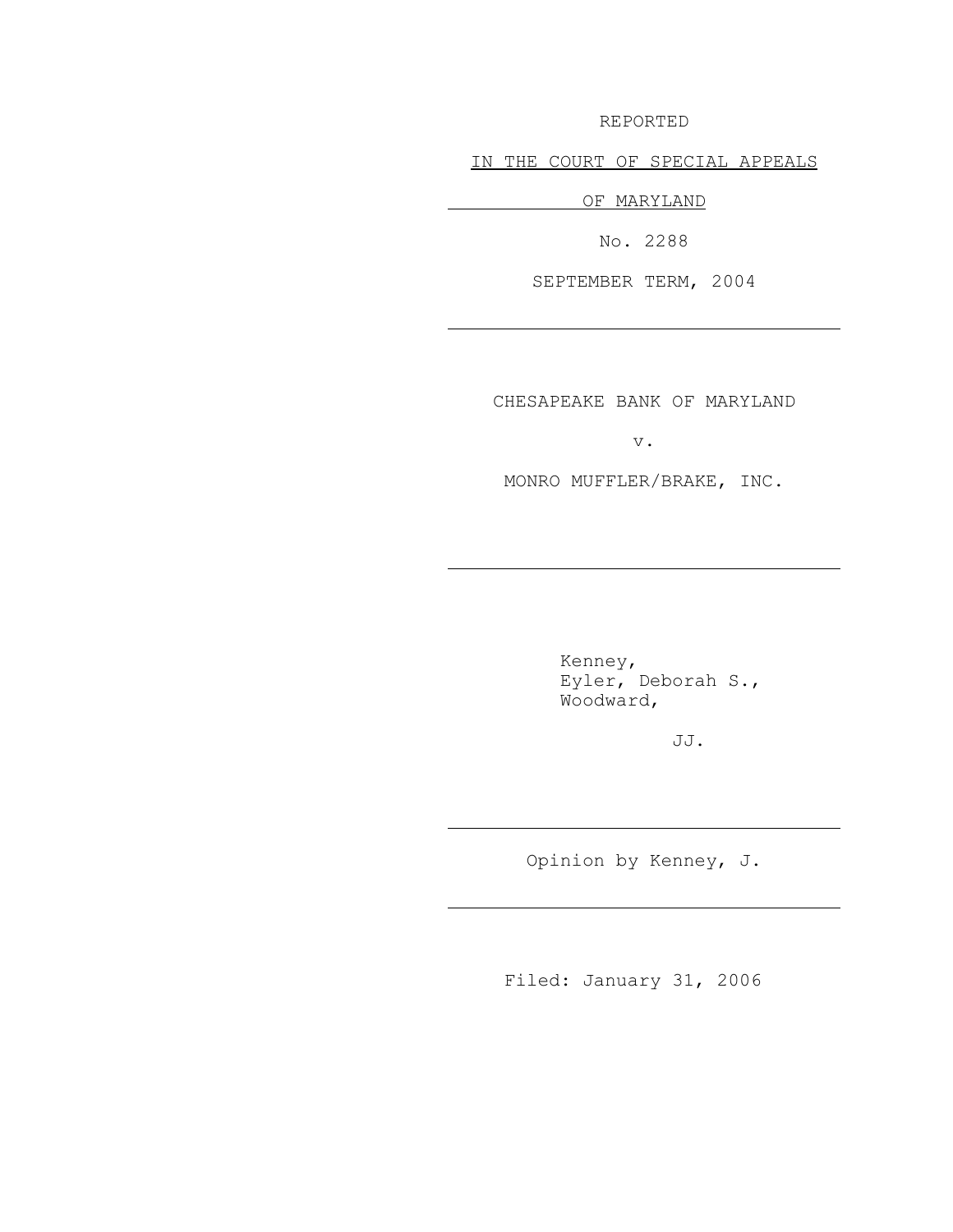Chesapeake Bank of Maryland appeals the decision of the Circuit Court for Baltimore County granting the petition for judgment of renewal of lease agreement and for declaratory judgment filed by Monro Muffler/Brake, Inc., appellee. Chesapeake Bank of Maryland presents two questions:

> 1. Did the trial court err in holding that Monro's letter dated August 29, 2002 constituted an effective renewal of its lease with Chesapeake even though it was sent 27 days after the deadline specified in the Lease?

> 2. Did the trial court err in holding that Monro's untimely notice of renewal was a default subject to cure under the lease?

For the following reasons, we shall reverse and remand to the circuit court.

#### **FACTUAL AND PROCEDURAL HISTORY**

In 1981, Chesapeake Bank of Maryland ("the Bank"), then doing business as Chesapeake Federal Savings and Loan Associates, leased property located at 10501 York Road in Baltimore County to Kimmel Automotive, Inc. The lease provided for a term of twenty years, to expire on October 31, 2002. It further provided:

> LESSEE shall have and is hereby granted a total of 3 successive options to extend the term of this lease for any period of time not exceeding 5 years for each such option upon the same covenants and conditions as herein provided. If LESSEE shall elect to exercise one or more of such options it shall do so by giving LESSOR written notice at least ninety (90) days prior to the expiration of the primary term or of the then current extension, and in such notice LESSEE shall state the date to which it elects to extend the term.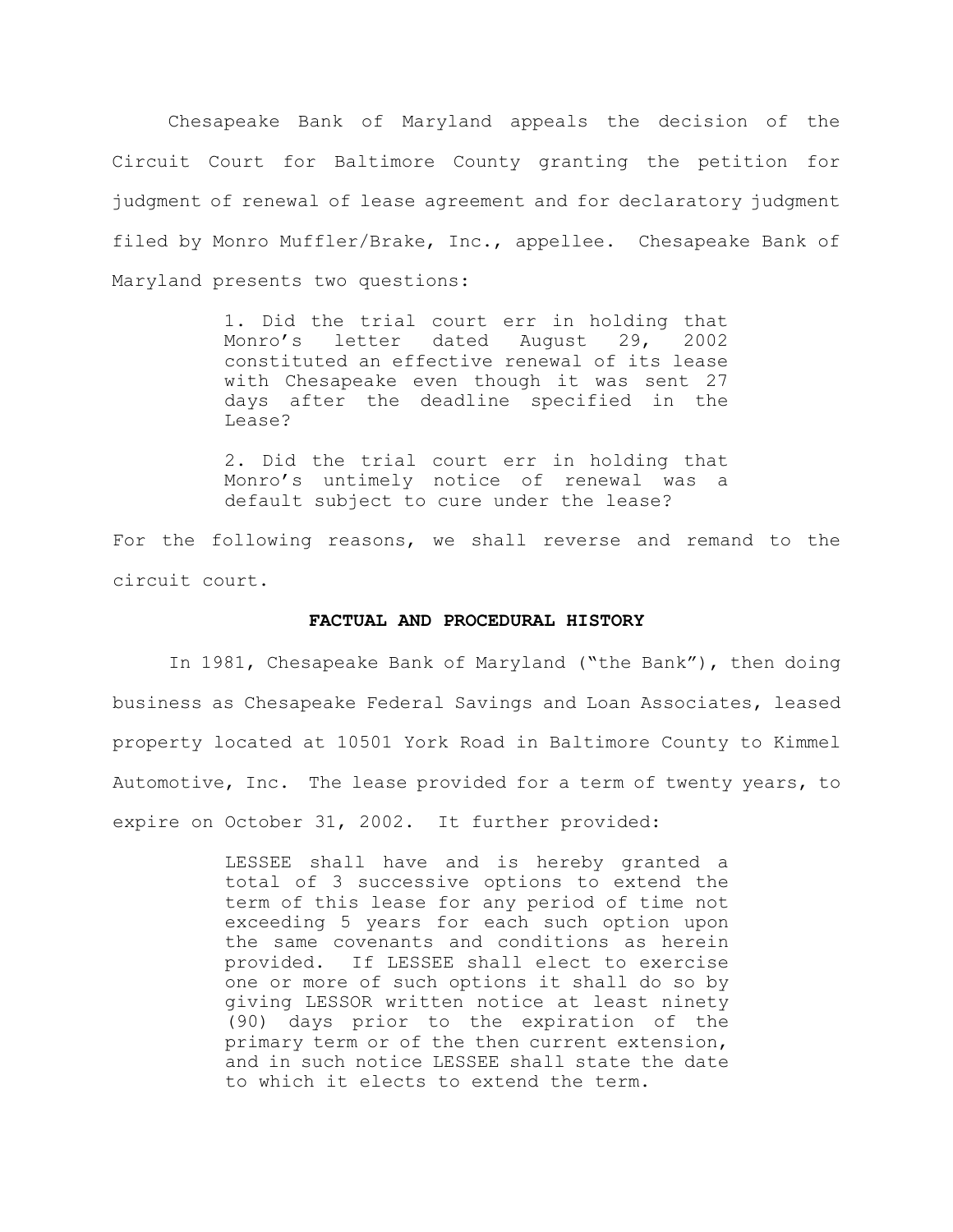$\star$   $\star$   $\star$ 

In the event LESSEE shall default in the performance of any of the terms or provisions of this lease other than the payment of monthly rent, LESSOR shall promptly so notify LESSEE in writing. If LESSEE shall fail to cure such default within twenty days after receipt of such notice, or if the default is of such character as to require more than twenty days to cure and LESSEE shall fail to commence to do so within twenty days after receipt of such notice and thereafter deligently [sic] proceed to cure such default, then in either such event LESSOR may cure such default and such expense shall be added to the rent otherwise due, but any such default shall not work as a forfeiture of this lease.

In a letter dated March 20, 2002, Monro Muffler/Brake, Inc. ("Monro") informed the Bank that it was in the process of purchasing all the shares of Kimmel Automotive. Along with the letter, Monro sent the Bank a "landlord's estoppel certificate," which provided in part:

> 2. The Lease is valid, in full force and effect on the date hereof and enforceable in accordance with its terms and has not been modified or amended from the date of its execution to the date hereof, except as may otherwise be indicated in said Schedule.

> 3. The term of the Lease commenced on the date of commencement shown in said Schedule and will terminate, unless renewed or extended in accordance with its terms, on the date of termination shown in said Schedule.

The "Schedule" referred to in the estoppel certificate confirmed that the termination date on the lease was October 31, 2002, and that the lessee had three options to extend the lease for

-2-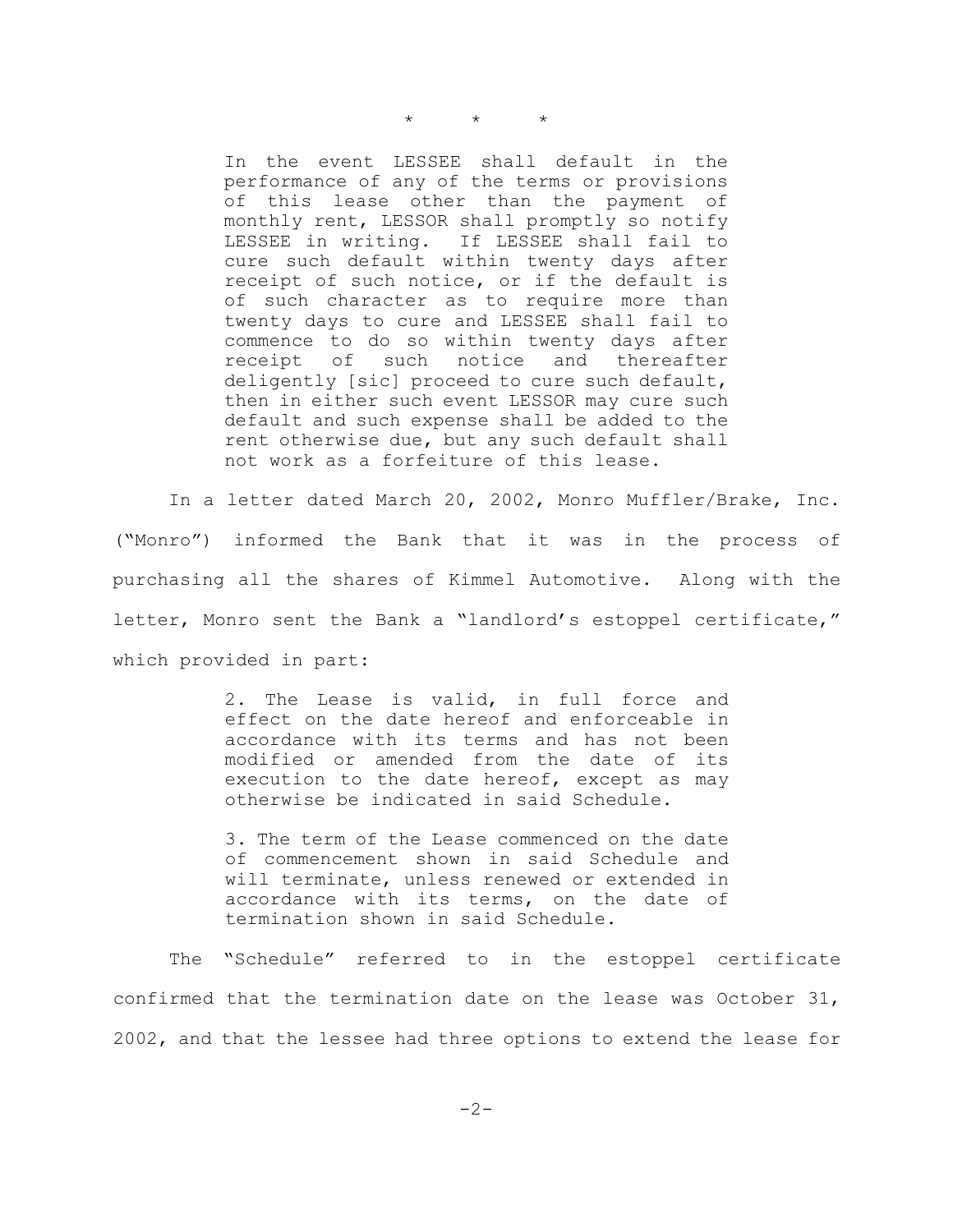terms of up to five years each. The Bank signed the estoppel certificate on April 10, 2002, and returned it to Monro as provided for in Monro's letter.

In a letter dated May 8, 2002, Monro informed the Bank that it "has finalized its purchase of all of Kimmel Tire and Tread Quarters' business." The letter, which was signed by Thomas Aspenleiter, Monro's Vice President of Real Estate, concluded: "We look forward to a long and prosperous relationship with you and we welcome any questions or comments you may have relative to this relationship." In a letter dated August 8, 2002, Monro stated that it was updating its landlord information and asked the Bank to verify its name and contact information. The Bank provided Monro with the requested information.

Monro informed the Bank of its intention to exercise its option of extending the lease in a letter dated August 29, 2002:

> Please accept this letter as Monro Muffler / Brake, Inc.'s official notification of our intent to renew said lease agreement for the first five-year renewal period commencing November 1, 2002 and expiring October 31, 2007. . . .

> Tenant shall have two five-year renewal options remaining.

> Please sign below as confirmation of said renewal and fax back . . .

The Bank refused to confirm the extension, informing Monro of its decision in a letter dated September 5, 2002: "I acknowledge receipt of your request to renew the lease for the above premises;

 $-3-$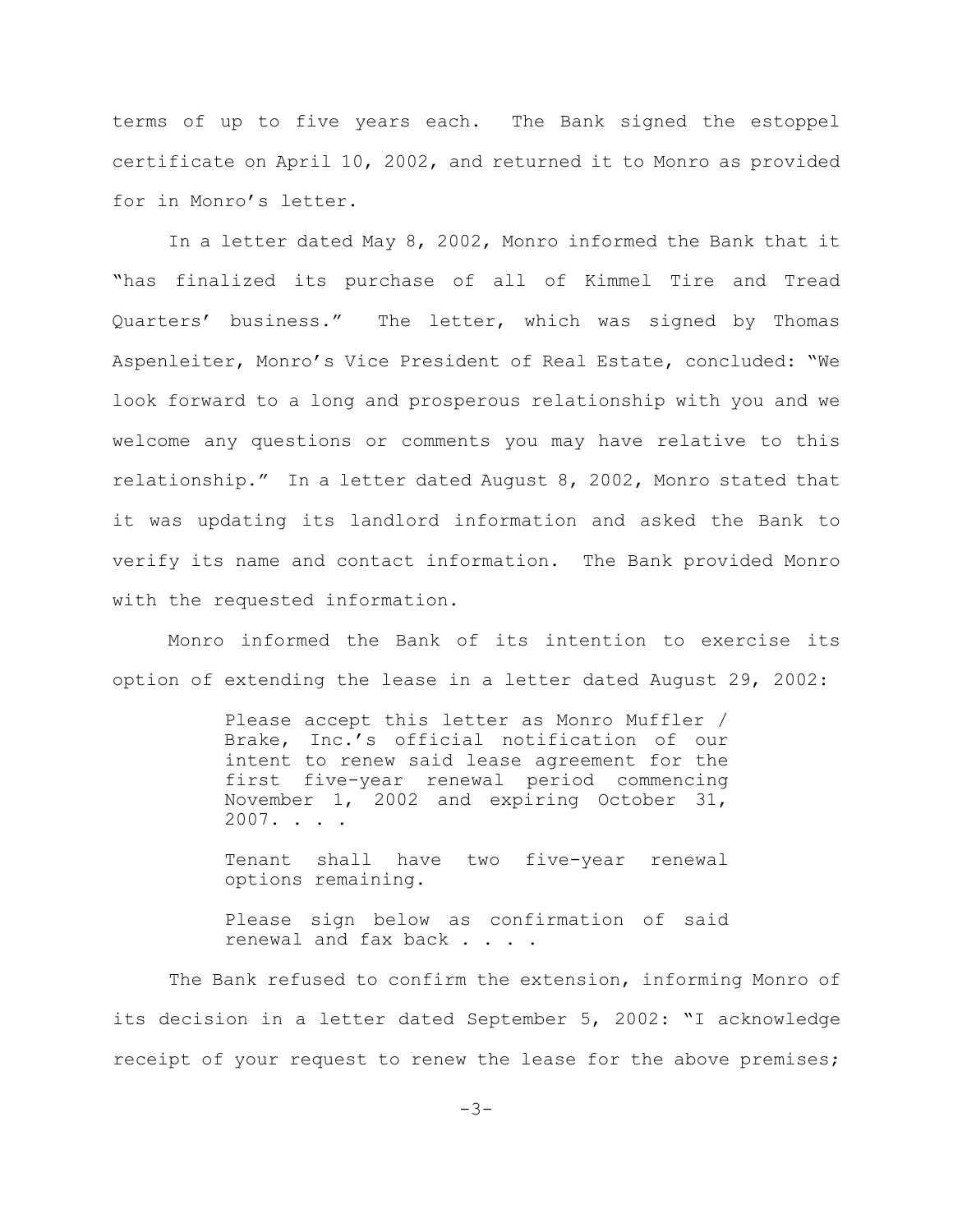however, the time period within which to exercise the right to renew the lease expired on or about August 2, 2002. Therefore, effective November 1, 2002, the lease for the above premises is terminated."

In the hearing before the circuit court, Aspenleiter testified that he had entered the lease's expiration date into a computer system Monro uses to keep track of its approximately 615 locations. In entering the data, however, he inadvertently entered that the lease called for sixty days' notice of extension, rather than the ninety days stated in the lease. Hence, Monro's records showed that it had until September 1 to extend the lease.

Monro responded to the Bank's termination of the lease in a letter dated September 11, 2002, stating:

> Although, admittedly, the renewal notice was not received ninety (90) days before the expiration of the lease, the intent to renew was clear. The undersigned acquire [sic] the rights to this lease, one of 38 sites acquired earlier this year, with the clear intent of conducting ongoing business in the area. An administrative oversight caused the delayed issuance of the notice to renew, the receipt of which was acknowledged by you on September 5, 2002.

> We have no intention of recognizing the termination notice and plan to remain as a tenant under the terms of the renewal lease. . . .

Indeed, Monro refused to vacate the property. In a letter dated September 30, 2002, Monro informed the Bank of its intention to exercise its option to purchase, as provided for in the lease.

 $-4-$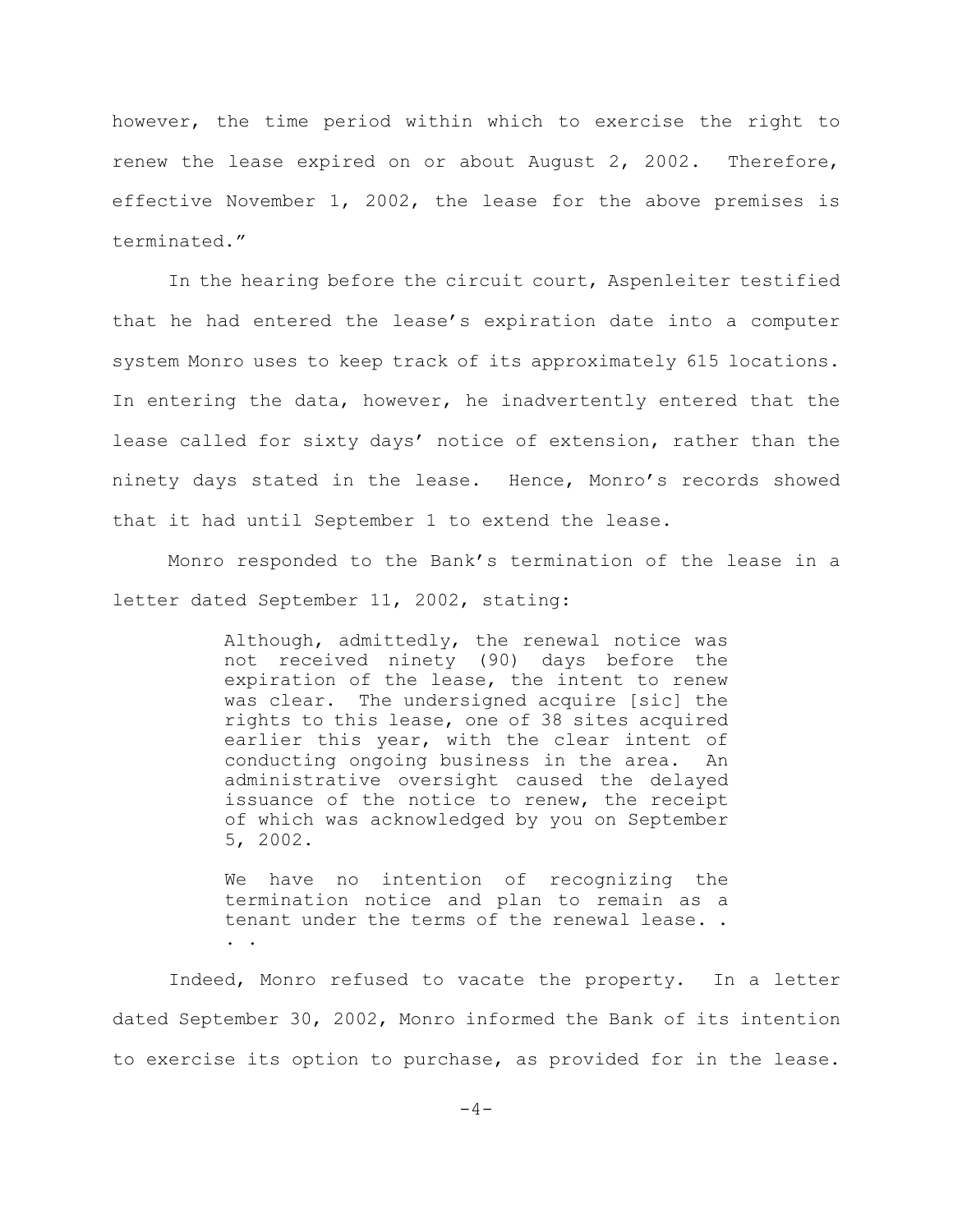The parties sought appraisals of the property, and Monro made an offer. But, Aspenleiter testified, Monro ultimately decided not to purchase the property because, under the county zoning regulations, it would also have had to purchase an adjacent lot.

On November 14, 2002, the Bank filed a complaint and summons against tenant holding over in the District Court of Maryland for Baltimore County. On November 19, 2003, Monro filed a petition for judgment of renewal of lease agreement and for declaratory judgment in the Circuit Court for Baltimore County. Pursuant to a consent order from the District Court, the cases were consolidated in the circuit court.

The circuit court held a hearing on October 5, 2004, and issued its disposition of the case on November 4, 2004, "granting Monro's Petition for Judgment of renewal of the lease." The court issued a declaratory judgment to that effect on December 15, 2004. Thereafter, the Bank noted this timely appeal.

## **STANDARD OF REVIEW**

Maryland Rule 8-131(c) states:

When an action has been tried without a jury, the appellate court will review the case on both the law and the evidence. It will not set aside the judgment of the trial court on the evidence unless clearly erroneous, and will give due regard to the opportunity of the trial court to judge the credibility of the witnesses.

Accordingly, we "review the case on both the law and the evidence." *Id*. When "'there is any competent, material evidence to support

 $-5-$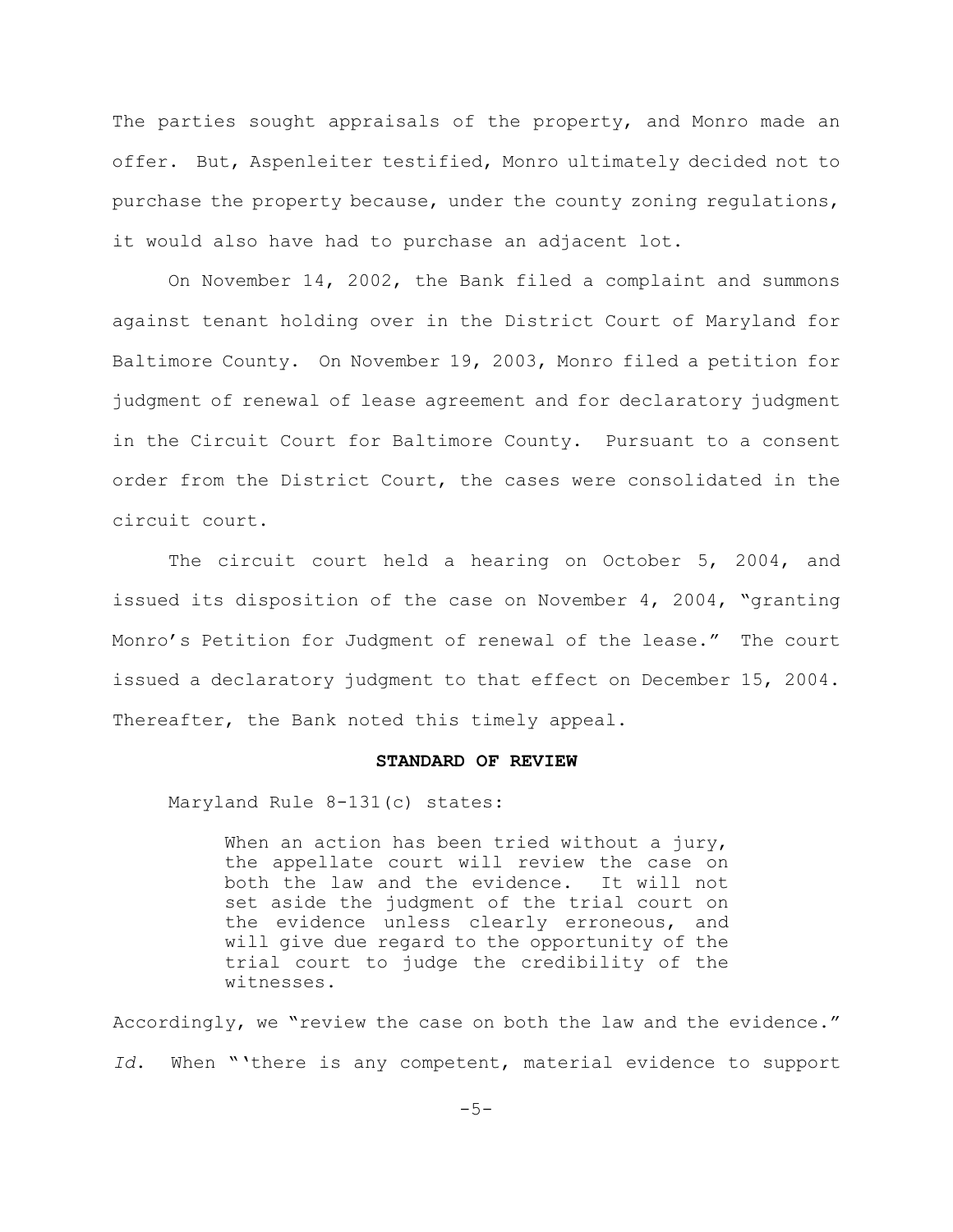the factual findings below, we cannot hold those findings to be clearly erroneous.'" *Cannon v. Cannon*, 156 Md. App. 387, 404, 846 A.2d 1127 (2004), *aff'd*, 384 Md. 537, 865 A.2d 563 (2005) (quoting *Shallow Run Ltd. P'ship v. State Highway Admin.*, 113 Md. App. 156, 174, 686 A.2d 1113 (1996)). But, whereas "the factual determinations of the circuit court are afforded significant deference on review, its legal determinations are not." *Liberty Mut. Ins. Co. v. Maryland Auto. Ins. Fund*, 154 Md. App. 604, 609, 841 A.2d 46 (2004). "Indeed, the appropriate inquiry for such determinations is whether the circuit court was 'legally correct.'" *Id*. at 609-610 (citing *Maryland Envtl. Trust v. Gaynor*, 140 Md. App. 433, 440, 780 A.2d 1193 (2001)).

## **DISCUSSION**

### I. Was the Lease Effectively Renewed?

The circuit court granted Monro's petition for renewal of lease agreement because it found that Monro's correspondence with the Bank, including its untimely notice of extension, clearly demonstrated its intent to exercise the extension option. The court also based its decision on principles of equity, granting the extension despite Monro's untimely notice. The Bank contends that the court erred in both respects.

Monro argues that its notice of extension was timely under the terms of the lease. Monro also contends that the circuit court was correct in finding that its correspondence with the Bank

 $-6-$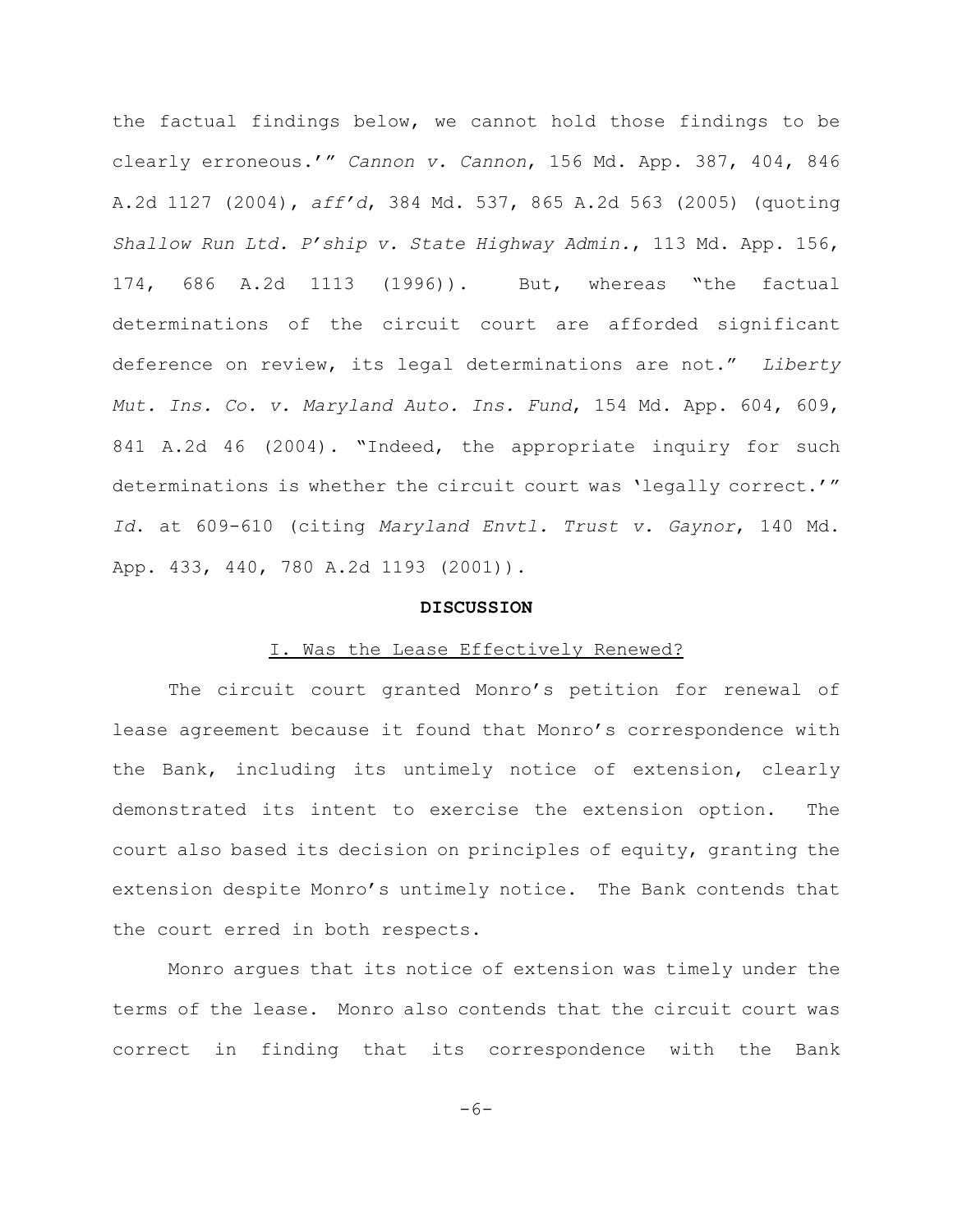constituted an effective extension. Additionally, Monro presents a number of equitable arguments in support of the circuit court's judgment.

# A. Monro's Notice of Extension

The circuit court did not find that Monro's notice was timely. Rather, the court concluded that its untimely notice was nevertheless effective. The Bank contends that the court erred because "[t]he lease provision at issue in this case is clear and unambiguous," and that "[t]here is no doubt . . . that Monro failed to comply with the renewal provision."

"Leases are contracts and, as such, are to be construed by application of the well established rules of contract interpretation." *Middlebrook Tech, LLC v. Moore*, 157 Md. App. 40, 65, 849 A.2d 63 (2004). "Maryland follows the law of objective contract interpretation." *Sy-Lene of Washington, Inc. v. Starwood Urban Retail II, LLC*, 376 Md. 157, 166, 829 A.2d 540 (2003). Our "duty is to determine the intention of the parties as reflected in the terms of the contract." *Id*. "When a contract's language is expressed in clear and unambiguous terms, the court will not engage in construction, but will look solely to what was written as conclusive of the parties' intent." *Moore*, 157 Md. App. at 66. "A contract is ambiguous if it is subject to more than one interpretation when read by a reasonably prudent person." *Sy-Lene of Washington*, 376 Md. at 167. When the terms of a lease are

-7-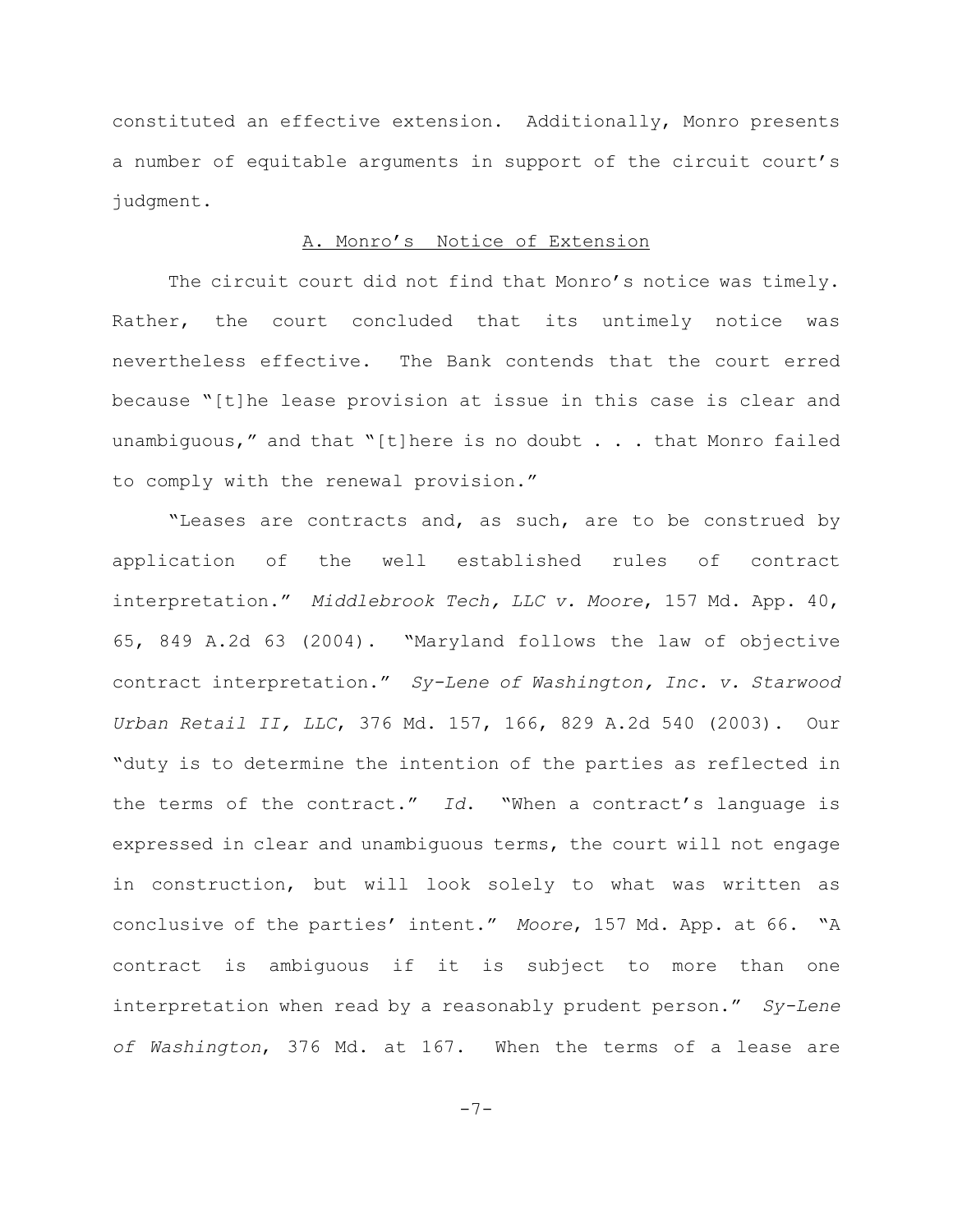unambiguous, the interpretation of those terms "involves a question of law for the court to resolve." *Nicholson Air Servs., Inc. v. Bd. of County Comm'rs of Allegany County*, 120 Md. App. 47, 63, 706 A.2d 124 (1998).

Generally, "[a] landlord is not bound to renew a lease without an express covenant to this effect." Milton R. Friedman, *Friedman on Leases* § 14:1 (4th ed. 1997). In this case, the lease provides for an extension option: "LESSEE shall have and is hereby granted a total of 3 successive options to extend the term of this lease for any period of time not exceeding 5 years for each such option upon the same covenants and conditions as herein provided." The Bank was therefore obligated to extend the lease at Monro's option. With respect to the exercise of that option, the lease states: "If LESSEE shall elect to exercise one or more of such options it shall do so by giving LESSOR written notice at least ninety (90) days prior to the expiration of the primary term or of the then current extension . . . . "

"A condition is an event, not certain to occur, which must occur, unless its non-occurrence is excused, before performance under a contract becomes due." Restatement (Second) of Contracts § 224 (1981).

> The question whether the stipulation in a contract constitutes a condition precedent is one of construction dependent on the intent of the parties to be gathered from the words they have employed and, in case of ambiguity, after resort to the other permissible aids to

> > -8-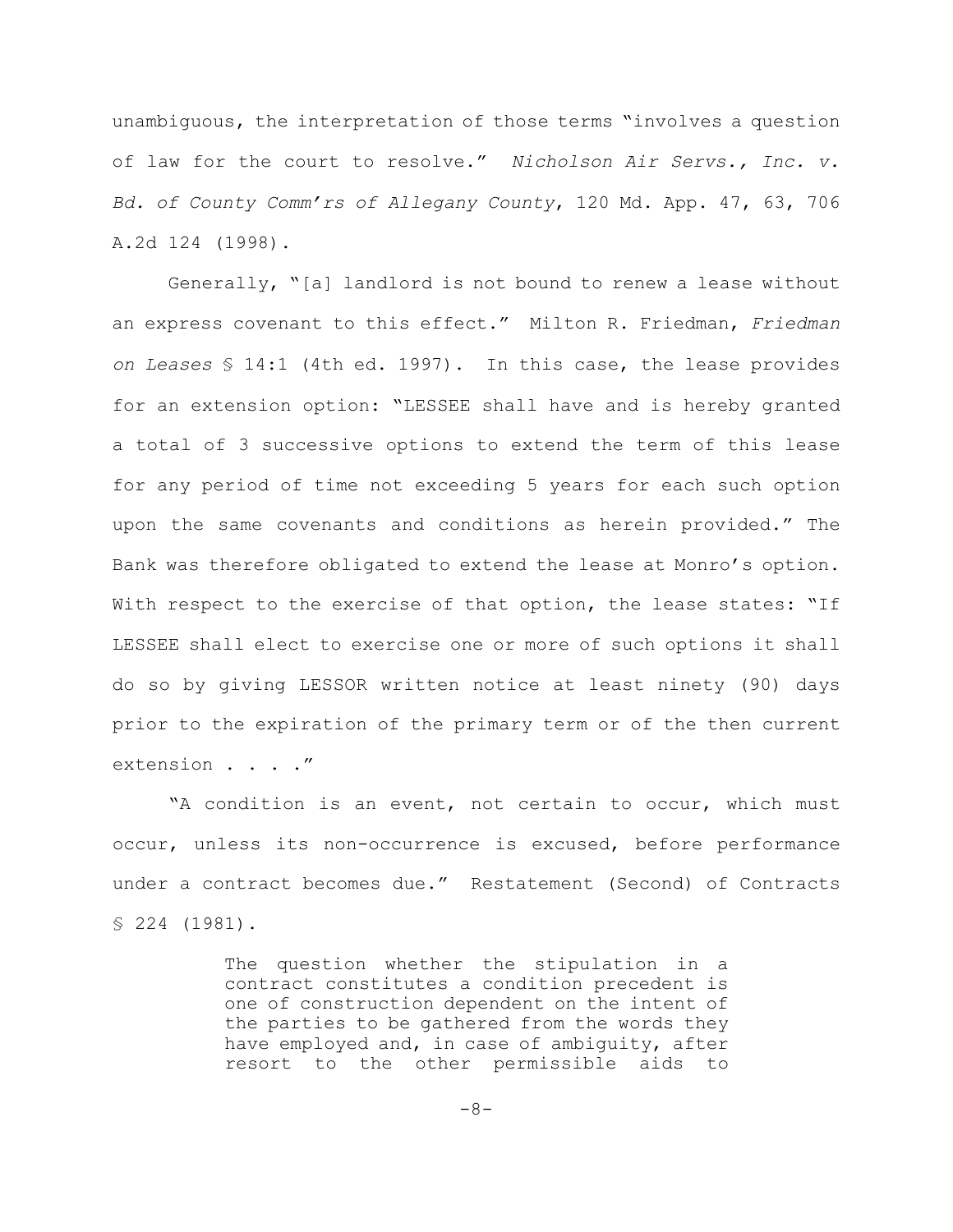interpretation. Although no particular form of words is necessary in order to create an express condition, such words and phrases as "if" and "provided that," are commonly used to indicate that performance has expressly been made conditional, as have the words "when," "after," "as soon as," or "subject to."

*Chirichella v. Erwin*, 270 Md. 178, 182, 310 A.2d 555 (1973) (citations omitted).

The option to renew is not ambiguous. It states that "if" the tenant wishes to extend the lease, it "shall do so by" giving the landlord ninety days' written notice. The requirement of ninety days' notice was a condition precedent to Monro's exercising its option to extend the lease.

It is undisputed that the primary lease term ended on October 31, 2002. To provide ninety days' notice, Monro would had to have given such notice no later than August 2, 2002. Its letter attempting to exercise its option to extend was dated August 29, 2002. Monro acknowledges that it failed to provide ninety days' notice, stating in its brief to this Court: "Monro's [sic] provided Chesapeake with sixty-three (63) days advance notice of Monro's intention to renew by sending its August 29, 2002 letter."

"Generally, when a condition precedent is unsatisfied, the corresponding contractual duty of the party whose performance was conditioned on it does not arise." *B & P Enterprises v. Overland Equipment Co.*, 133 Md. App. 583, 606-607, 758 A.2d 1026 (2000). Because the requirement of ninety days' notice was a condition

 $-9-$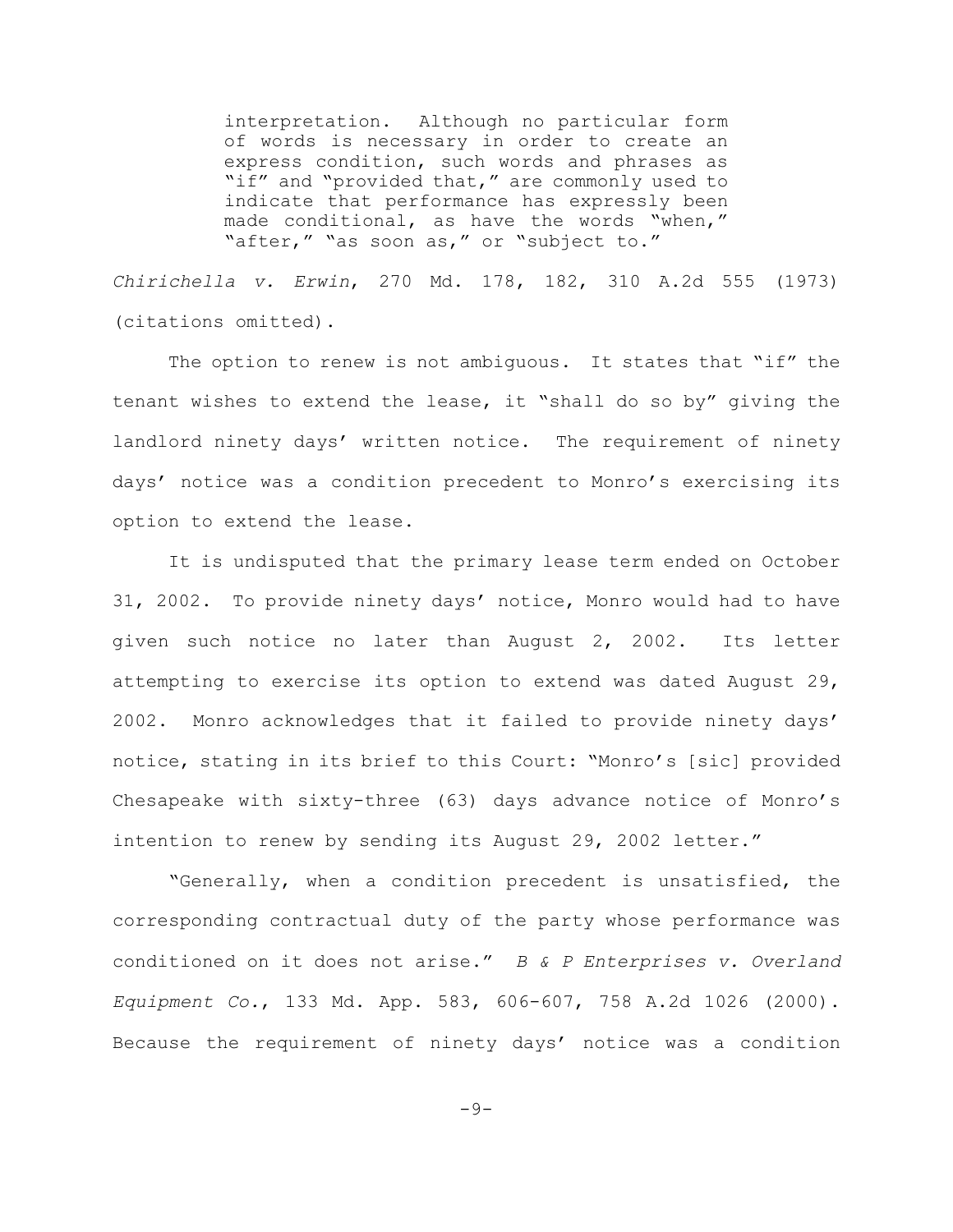precedent to the Bank's obligation to extend the lease, Monro's failure to meet the condition relieved the Bank of that obligation. After August 2, 2002, the Bank no longer had an enforceable covenant to extend the lease.

Monro argues, however, that its notice of renewal was not untimely because the lease provides that the primary term was to "continue for a period of TWENTY (20) years [from its 1981 signing] unless sooner terminated or extended as hereinafter provided." The lease grants the lessee "3 successive options to extend the term of this lease for any period of time not exceeding 5 years for each such option." Further, the lease states how the tenant may exercise the option to extend: "If LESSEE shall elect to exercise one or more of such options it shall do so by giving LESSOR written notice at least ninety (90) days prior to the expiration of the primary term or of the then current extension  $\ldots$  ... ." (Emphasis added).

The lease also gives the tenant an option to purchase: "The LESSEE shall further have the right to purchase the leased premises at the expiration of the term of this lease, or any extension thereof . . . . The contract of sale shall provide for apportionment of rent to the day of settlement  $\ldots$ ."

After the Bank notified Monro that it was terminating the lease, Monro attempted to exercise its option to purchase. When it learned, however, that it would likely have to purchase the

 $-10-$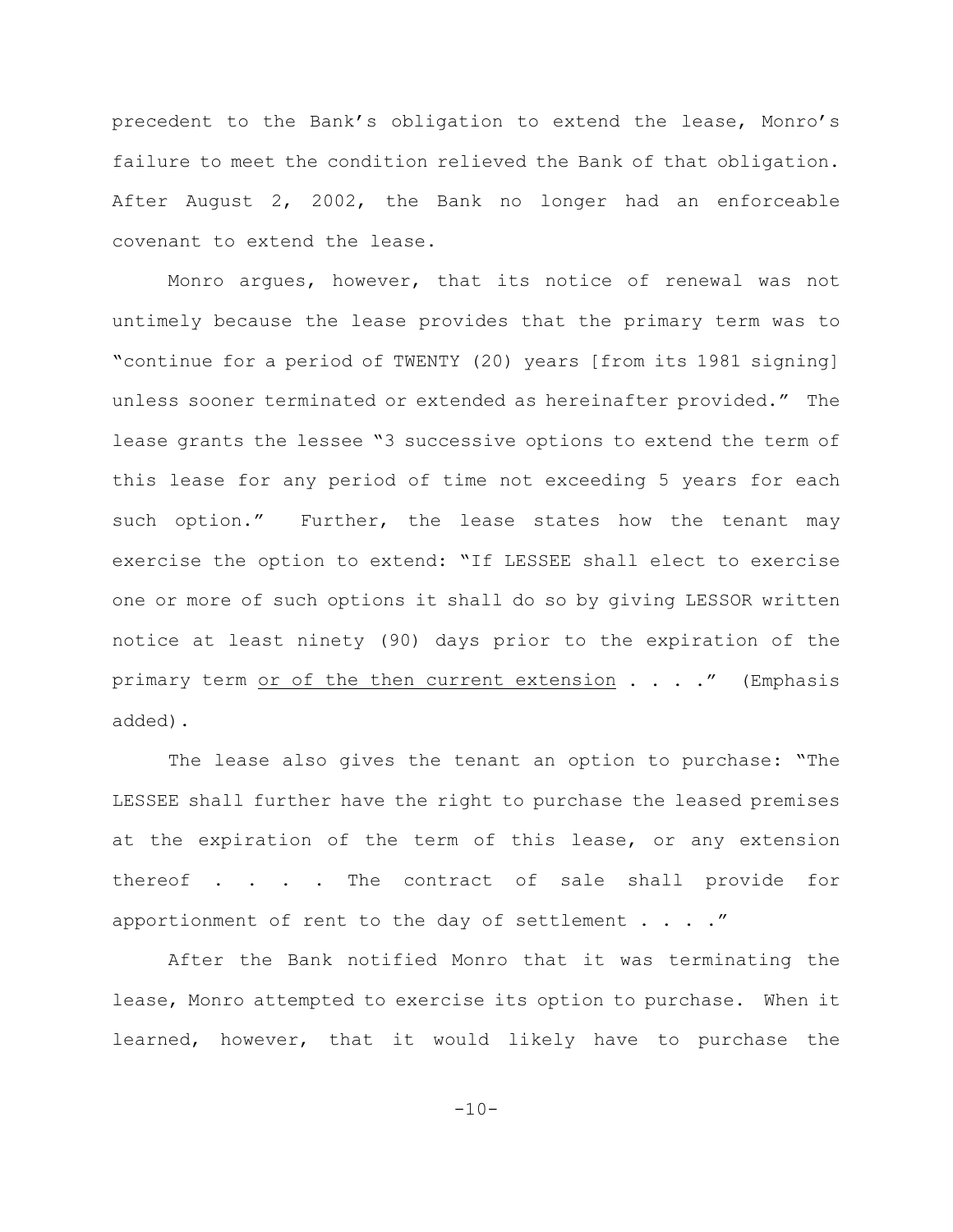adjacent lot as well, it decided not to purchase the property. In the intervening time, while the parties were negotiating the possible sale, Monro remained in possession of the leased property and continued to pay rent.

In support of its argument that it gave timely notice, Monro states:

> Since the Lease contemplated that Monro would remain on the Premise[s] and pay an apportioned rent through the date of settlement, it follows that Monro was a tenant in good standing under the Lease during the entire time that it was operating in goodfaith to purchase the Premises. It also follows that the purchase and appraisal period could be construed as a "then current extension" of the Lease, as that phrase was used in the Lease. Accordingly, for the purposes of considering the import of Monro's twenty-seven day omission, and the fact that the parties operated under the extended Lease period until at least November 2003 when Monro filed its court action. Monro's notice letter was ultimately received by Chesapeake well outside of any ninety-day period before the Lease would have terminated.

We are not persuaded. "Contract interpretation involves discerning the terms of the contract itself. The terms of the contract must be interpreted in context and be given their ordinary and usual meaning." *Moore*, 157 Md. App. at 66. The reference to "the then current extension" in section 4 of the lease follows the provision giving the tenant the right to "3 successive options to extend." The only way to create a "then current extension" is in accordance with the terms of section 4 of the lease. In order to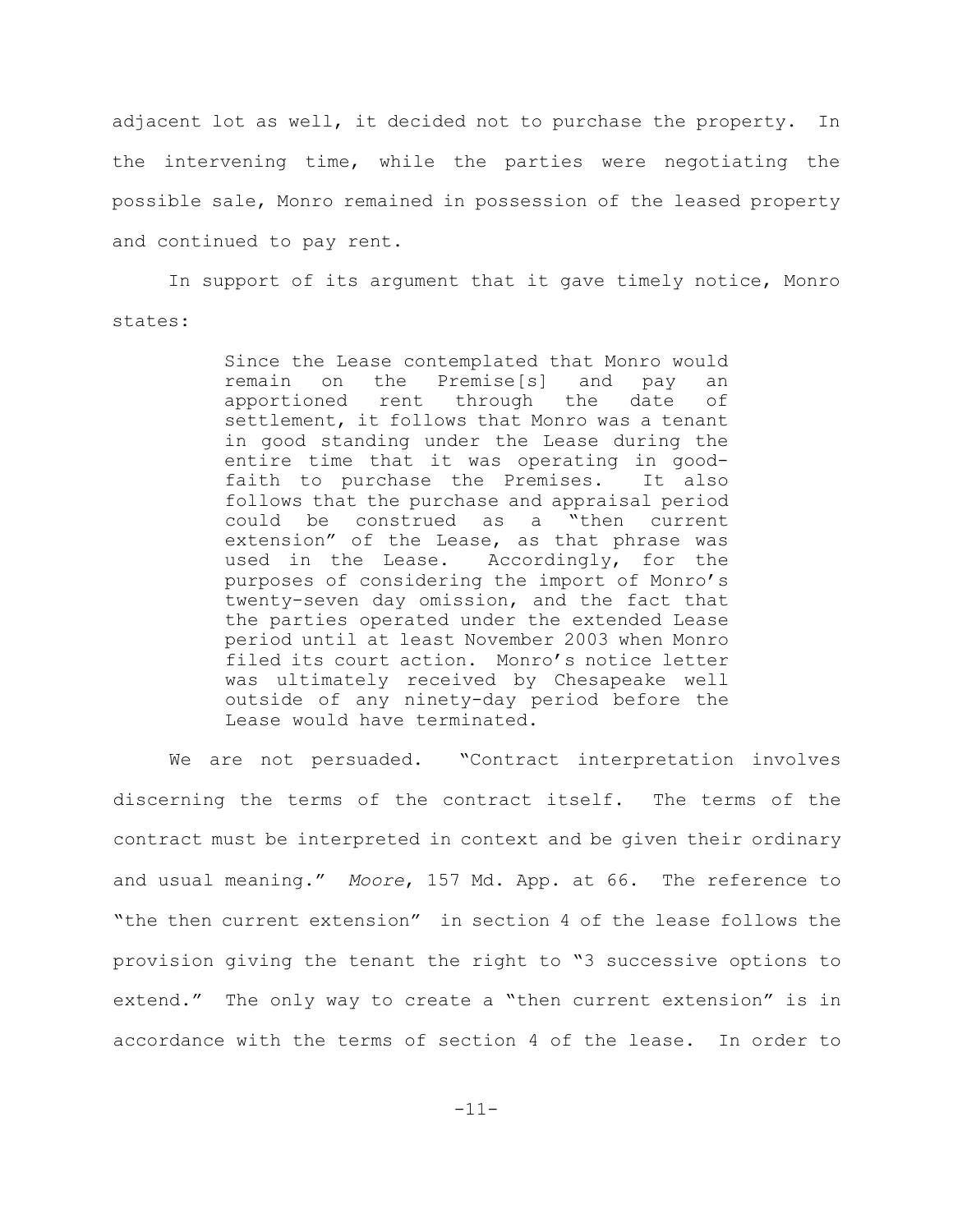exercise its first option to extend, the tenant must provide "written notice at least ninety (90) days prior to the expiration of the primary term."

In 2002, Monro was still in the twenty year "primary term" of the lease. It had not yet exercised any of its three successive options to extend. Because Monro did not give ninety days' notice prior to the expiration of the primary term, the time during which it was in possession of the property while negotiating to purchase was not a "then current extension" under the lease.

Monro also argues that, because the lease provided for a twenty-year primary term and three five-year extensions, it is "a single document that was intended to serve as the sole contract between the parties  $\ldots$  . for the next thirty-five years [after its signing]." According to Monro:

> [R]eview of the "four corners" of the Lease at issue provides overwhelming indicators that the original parties to the Lease did not intend for the twenty-seven day mistake by Monro to be a material shortcoming warranting complete forfeiture under the Lease. Instead, the Lease evidences that the original parties contemplated a mutually beneficial lease arrangement, including joint development of the parcels.

In support of its argument, Monro cites *Schaeffer v. Bilger*, 186 Md. 1, 45 A.2d 775 (1946). In *Schaeffer*, a lease gave the tenant an option to purchase the property "'during the period of the term hereby created,'" upon sixty days' notice. *Id*. at 3. The lease also included an option to extend. The issue before the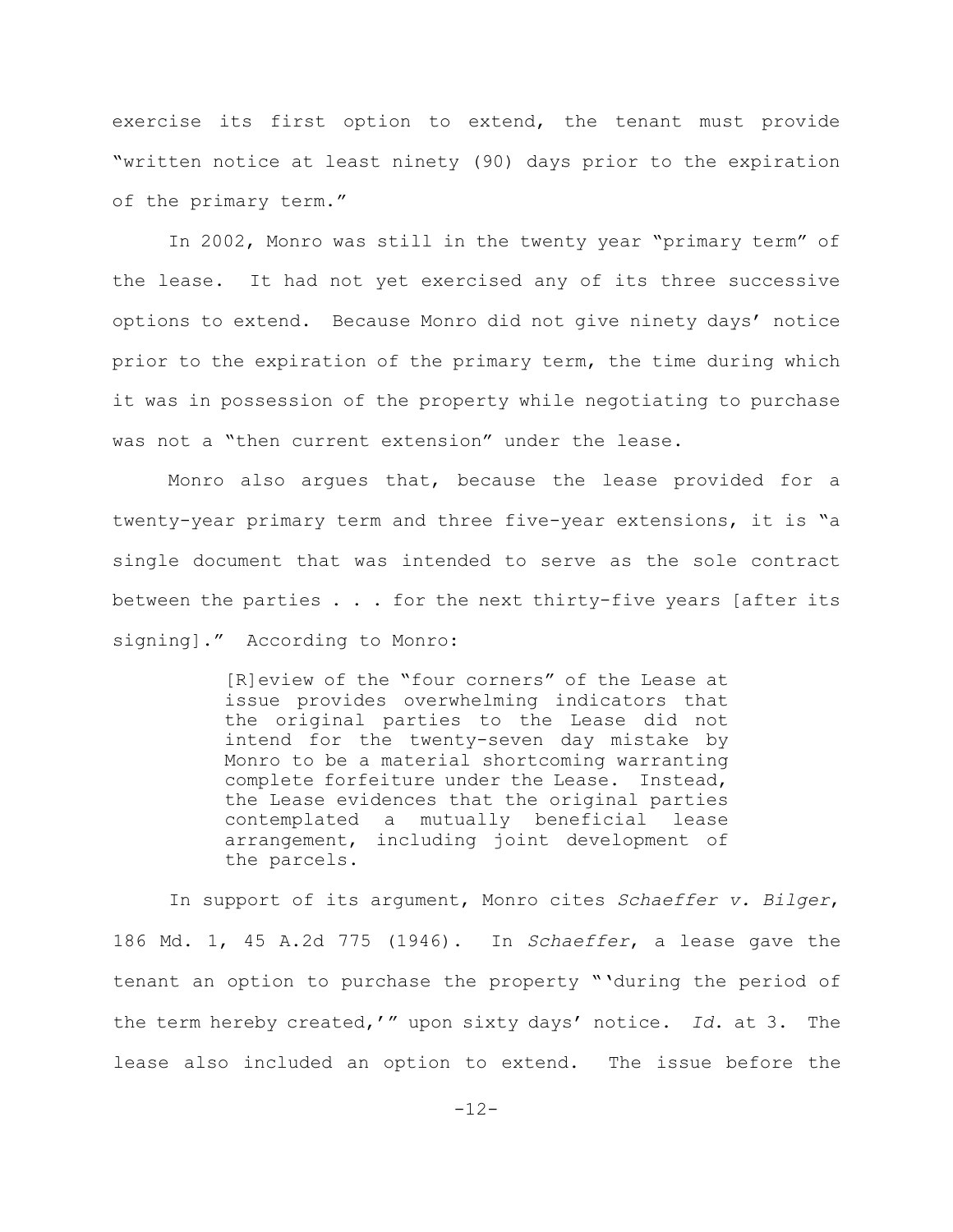Court was whether the tenant could exercise its option to purchase during an extension, or whether it had to have exercised the purchase option during the primary term. The Court concluded:

> We think the intention of the parties in the instant case, as gathered from the lease executed by them, is clearly that the option to purchase should continue during the extended term. . . . There may be, and doubtless can be, distinctions drawn between provisions in different leases, and the earlier decisions make much of these distinctions, but the present tendency and, we think, the better rule, is to hold that where a lease with a right of renewal or extension contains an option to purchase, it will be considered as an indivisible contract.

*Id*. at 9.

In *Schaeffer*, the Court noted: "It seems to be generally agreed that [this issue] depends upon the intention of the parties to be gathered from the lease itself." *Id*. at 4-5. Accordingly, the Court determined that the lease demonstrated that the intent of the parties was to allow for the exercise of the option to purchase during an extension of the lease. In the present case, the lease clearly shows that the parties intended that the tenant have the option of extending the lease. But, as explained *supra*, the tenant was to exercise its option by providing written notice at least ninety days in advance of "the expiration of the primary term or of the then current extension."

Monro argues, "[a]lternatively, the Lease should be deemed ambiguous because it did not address the particular circumstances

-13-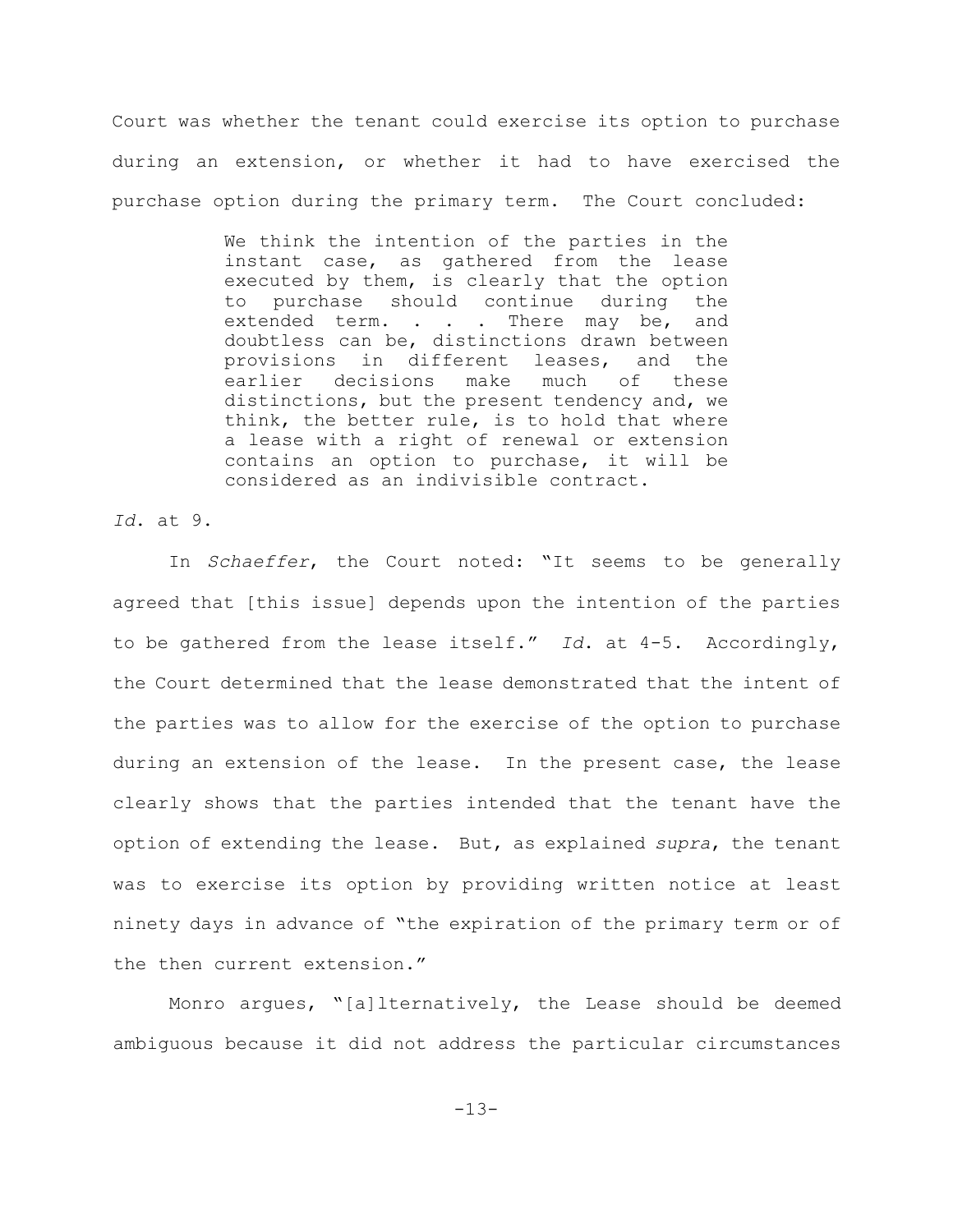that ultimately faced these parties." That is, Monro contends that the lease does not provide for the possibility that "the tenant elected to purchase the Premises but ultimately concluded that purchase could not occur without having to purchase additional property that was not part of the Premises. . . . [The lease is] silent as to what rights existed if the purchase was not consummated."

"A contract is ambiguous if it is subject to more than one interpretation when read by a reasonably prudent person." *Sy-Lene of Washington*, 376 Md. at 167. Again, the lease before us provides for a twenty year "primary term" and three successive optional extensions of up to five years each. It also gives the tenant an option to purchase, which may be exercised "at the expiration of the term of this lease, or any extension thereof." These terms are not subject to divergent interpretations when read by a reasonably prudent person.

To be sure, the lease does not expressly address the specific situation in which Monro finds itself. Nonetheless, the terms of the lease establish the rights and duties of both parties in the event the exercise of the option to purchase does not result in a sale. At the expiration of the primary term, or the first or second extension, the tenant may exercise its option to extend by providing ninety days' written notice. Then, if the tenant attempts to exercise its option to purchase, the tenant could

-14-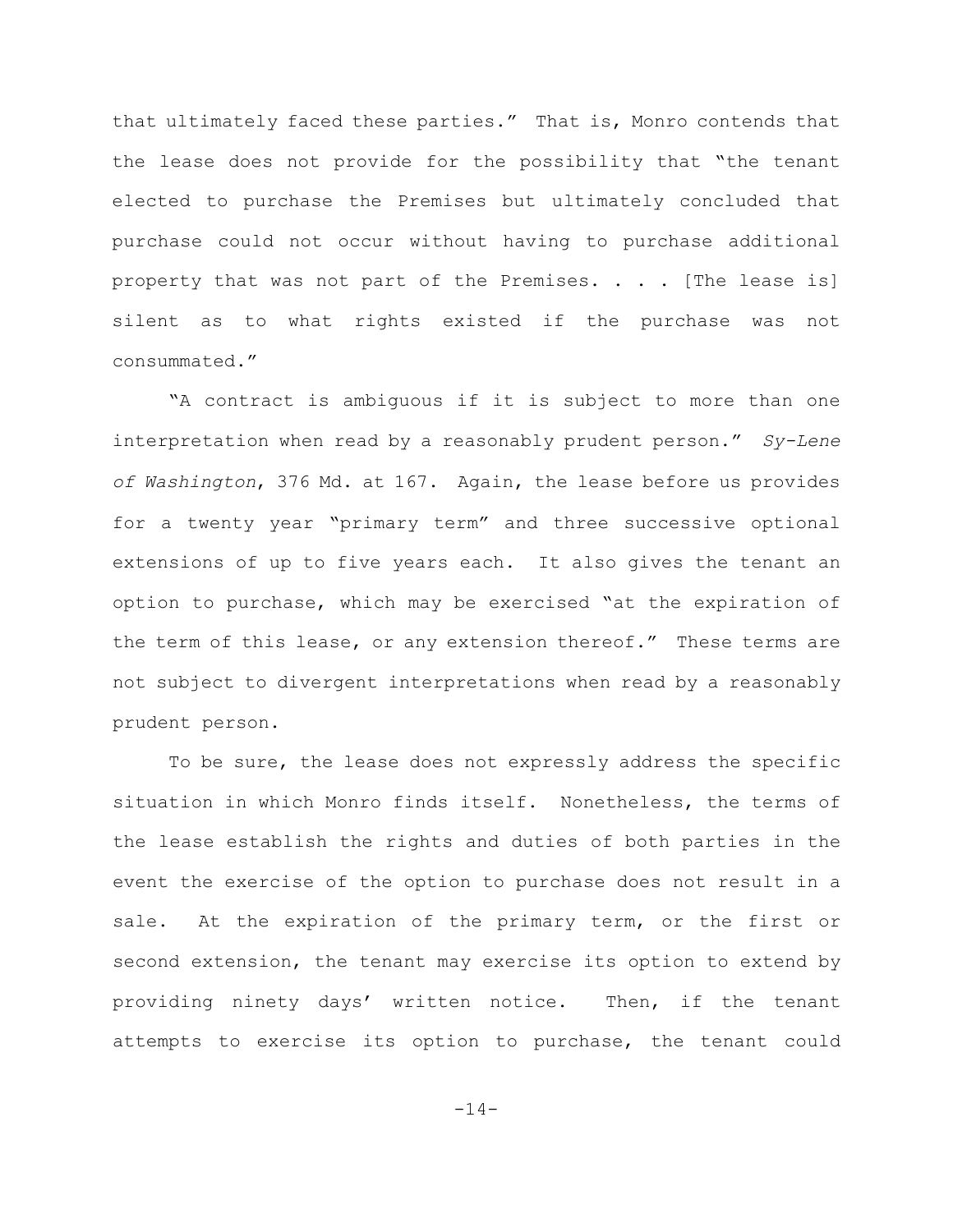remain during the lease extension if the sale did not go through. On the other hand, if the tenant does not properly extend the lease, or is in the third and final extension, and unsuccessfully attempts to exercise its option to purchase, the landlord-tenant relationship established by the lease ends at the completion of the then current term. At that point, the parties may negotiate a new lease, or go their separate ways. Because Monro failed to properly exercise its option to extend, the Bank may require a new lease or seek a new tenant.

# B. Despite its Untimely Extension Notice, Did Monro Effectively

## Extend the Lease?

Relying on *Beckenheimer's, Inc. v. Alameda Assocs. Ltd. P'ship*, 327 Md. 536, 611 A.2d 105 (1992), the circuit court concluded that Monro effectively extended the lease despite its failure to give timely notice. *Beckenheimer's* involved a sublease that included a term giving the sublessee, Beckenheimer's, the option to renew the sublease "for five additional terms of five years each." *Id*. at 539. To exercise its option to renew, the sublease required that Beckenheimer's give 120 days' notice, not be in default, and have a net worth equal at least to its net worth at the time of execution of the sublease. Beckenheimer's gave a timely notice of renewal, but it was written on the letterhead of Beckenheimer's' parent company and did not include a statement of Beckenheimer's' net worth. The sublessor, Acme, informed

 $-15-$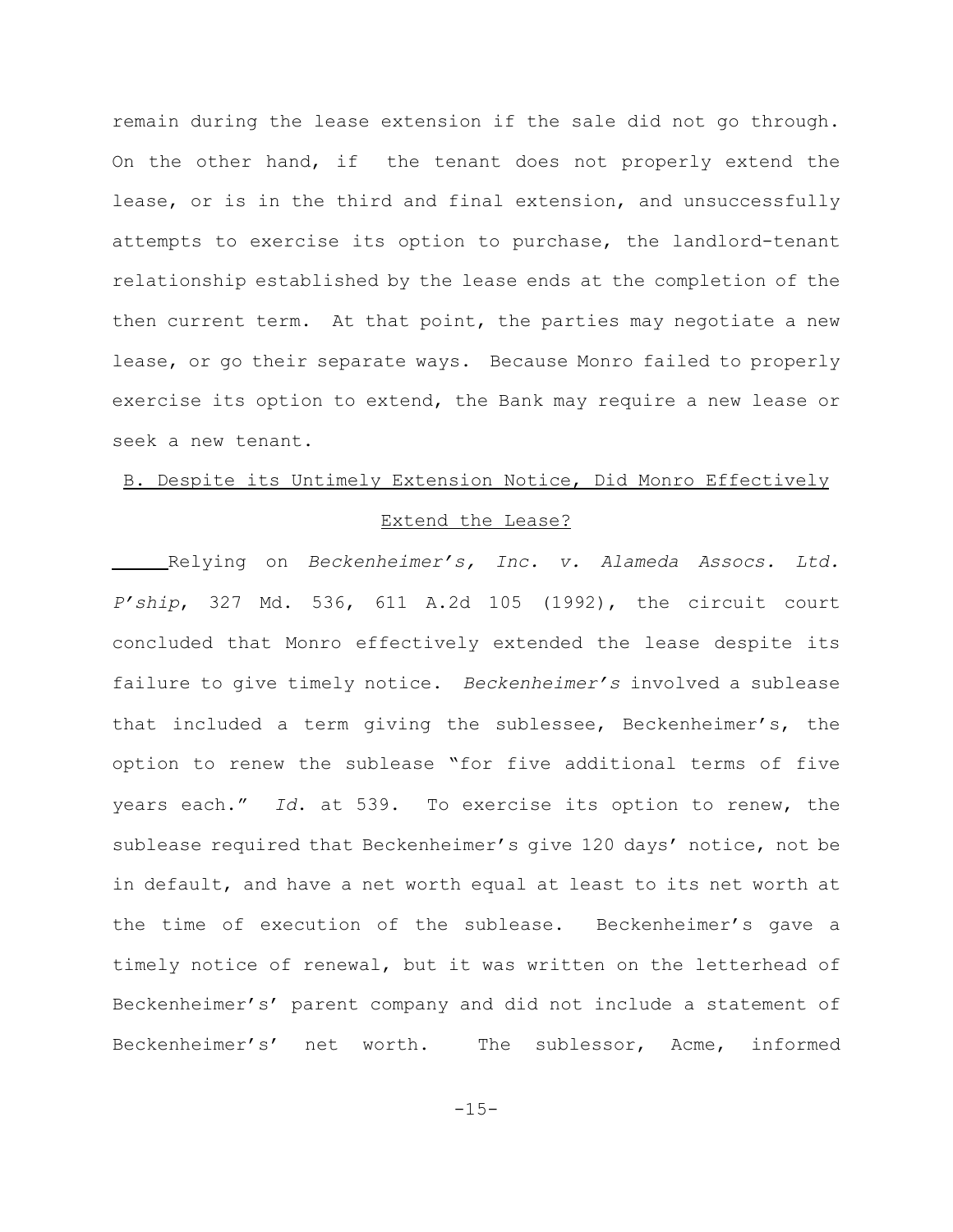Beckenheimer's that, because its notice did not comply with the requirements of the sublease, it considered the sublease to have expired. Finding that Beckenheimer's had failed to validly renew the sublease, the circuit court granted summary judgment.

On appeal, the Court of Appeals explained that the case did not involve an untimely attempt at renewal, but rather, a timely notice of renewal that failed to meet other required conditions:

> Beckenheimer's did not cause Acme to have in hand on or before May 4, 1989, a notice of renewal that strictly complied with the Sublease's renewal provisions. To determine whether Maryland equity can assist Beckenheimer's we must first determine precisely what deficiencies taint the attempted renewal. The appellees say that Beckenheimer's did not act within the time required by the Sublease. This argument, more precisely, is that the letter of April 26 should not be considered to have any effect, not because it was untimely, but because it did not comply with certain conditions for renewal, other than timeliness.

*Id*. at 545-46.

The Court noted that there were three alleged defects in Beckenheimer's renewal attempt, the first of which was that the letter of renewal was from the parent company, rather than Beckenheimer's. Acme based its argument on the fact that the notice of renewal was written on the parent company's letterhead due to Beckenheimer's mistaken belief that the parent company held the sublease. The Court "tested" Acme's argument by considering whether Acme could have enforced a renewal based on the letter: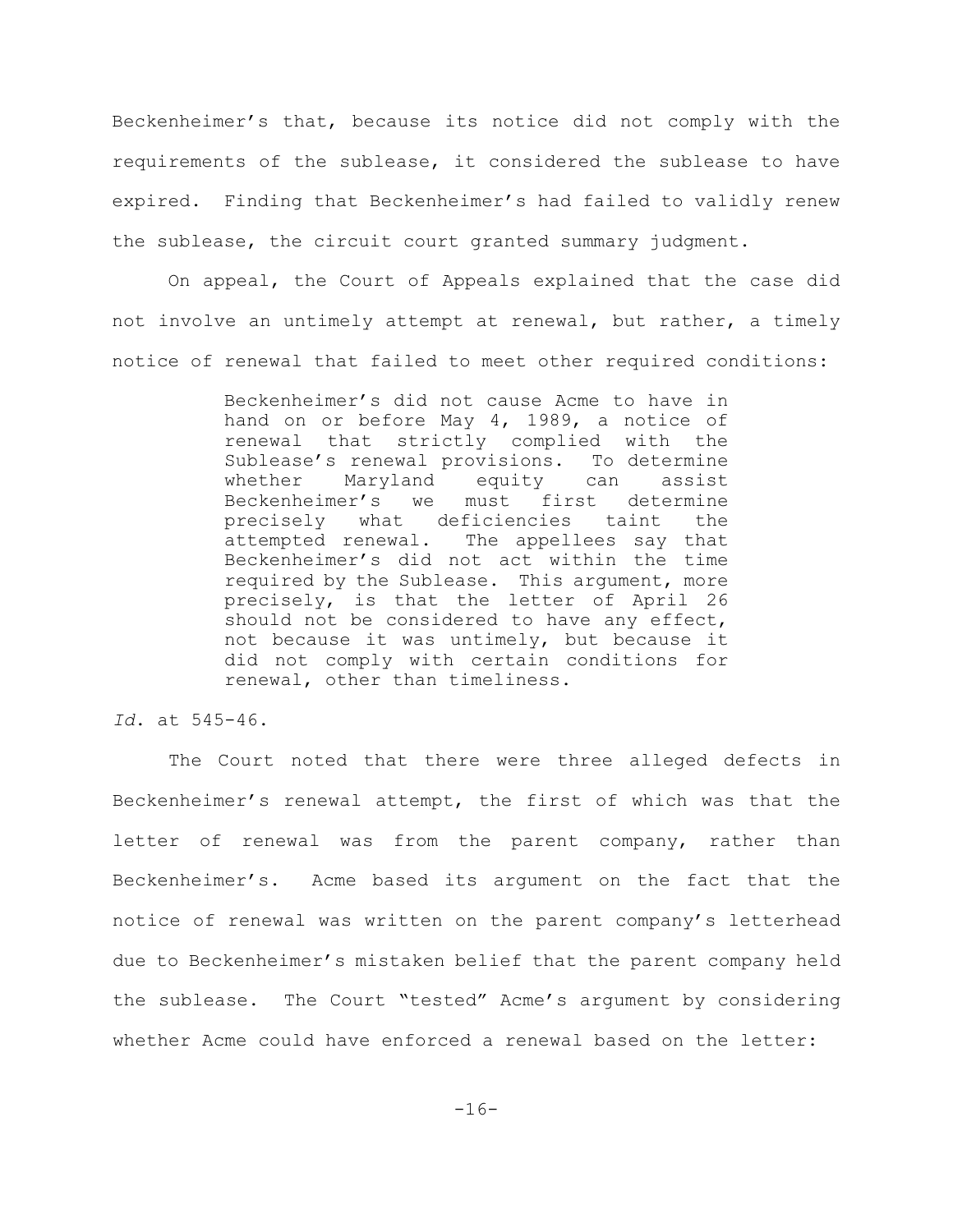Appellees' argument can be tested by reversing the direction of the action. Assume that, after receipt by Acme of the April 26 letter, Beckenheimer's vacated the premises, and Acme was suing Beckenheimer's to enforce an allegedly renewed lease. Further assume that Beckenheimer's moves for summary judgment on the ground that it thought that [the parent company] held the sublease and that an attempted renewal by [the parent company] was of no legal effect. Summary judgment for Beckenheimer's would be denied. The renewal letter identifies the sublease being renewed by its date [and] by the parties to it  $\ldots$ . Were a trier of fact to find, in the hypothetical, that a reasonable person in the position of Acme objectively would conclude that it was Beckenheimer's that was renewing by the April 26 letter, there would be sufficient evidence to support that conclusion.

*Id*. at 547. The Court stated that "[t]he exercise of the option to renew should be viewed much like the formation of a contract. The option is a continuing offer by Acme which may be accepted by complying with the conditions of the offer." *Id*. at 546. Thus, the letter was an effective, timely notice of renewal because it "clearly manifests an intent to accept that offer." *Id*.

Here, the circuit court interpreted *Beckenheimer's* as articulating a test that is applicable to this case: "The [*Beckenheimer's*] Court stated that in considering whether Beckenheimer's attempt at renewal was satisfactory, the test is to hypothetically reverse the situation so that the test would be, could Acme hold Beckenheimer to the leas[e] if Beckenheimer's claimed that the renewal was invalid?" The circuit court applied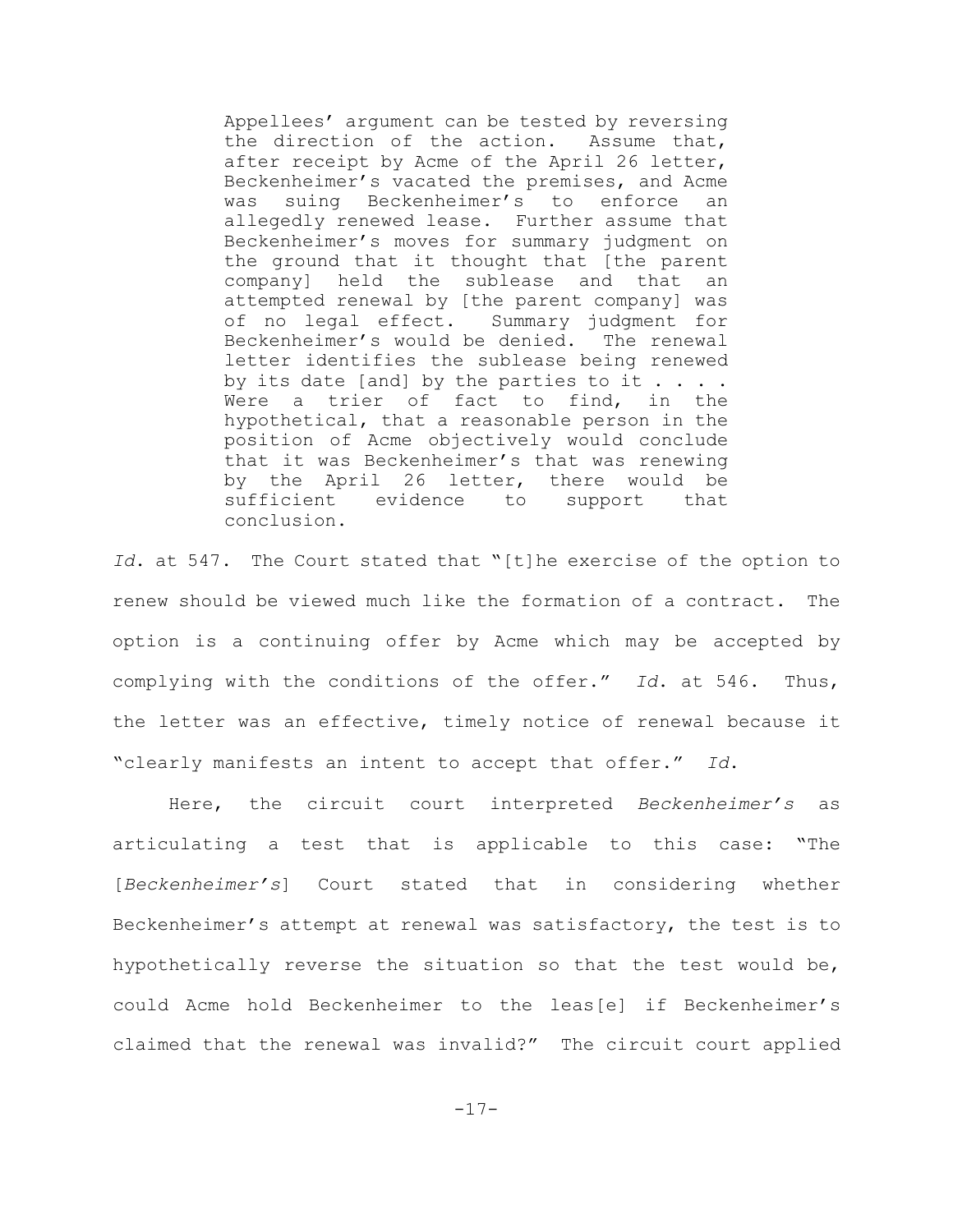the *Beckenheimer's* "test" to the communications between Monro and the Bank. The court noted Monro's May 8, 2002 letter to the Bank, which concluded: "We look forward to a long and prosperous relationship with you . . . . " The court also considered Monro's August 8, 2002 letter, in which it stated that it was updating its landlord contact information, and August 29, 2002 letter, in which it made an untimely attempt to extend the lease. From these, the court concluded: "If Chesapeake were trying to enforce this renewal of the lease under the reverse test in *Beckenheimer*, they would prevail because it was clearly Monro's intent to renew the lease and every communication sent by Monro indicated their intent to renew."

In *Beckenheimer's*, the Court discussed a hypothetical reversal of the facts to "test" the strength of appellee's argument in favor of summary judgment. In addition, Beckenheimer's, mistakenly through its parent company, gave its renewal notice in a timely manner. The intent to renew was clear. We are not persuaded that *Beckenheimer's* controls this case. The Court did not set forth a test to be used in cases involving the timeliness and sufficiency of a notice of renewal or extension. Rather, the Court discussed the hypothetical situation in which the facts were reversed to "test" the strength of appellee's argument in favor of summary judgment.

Moreover, hypothetically reversing the facts in this case does

-18-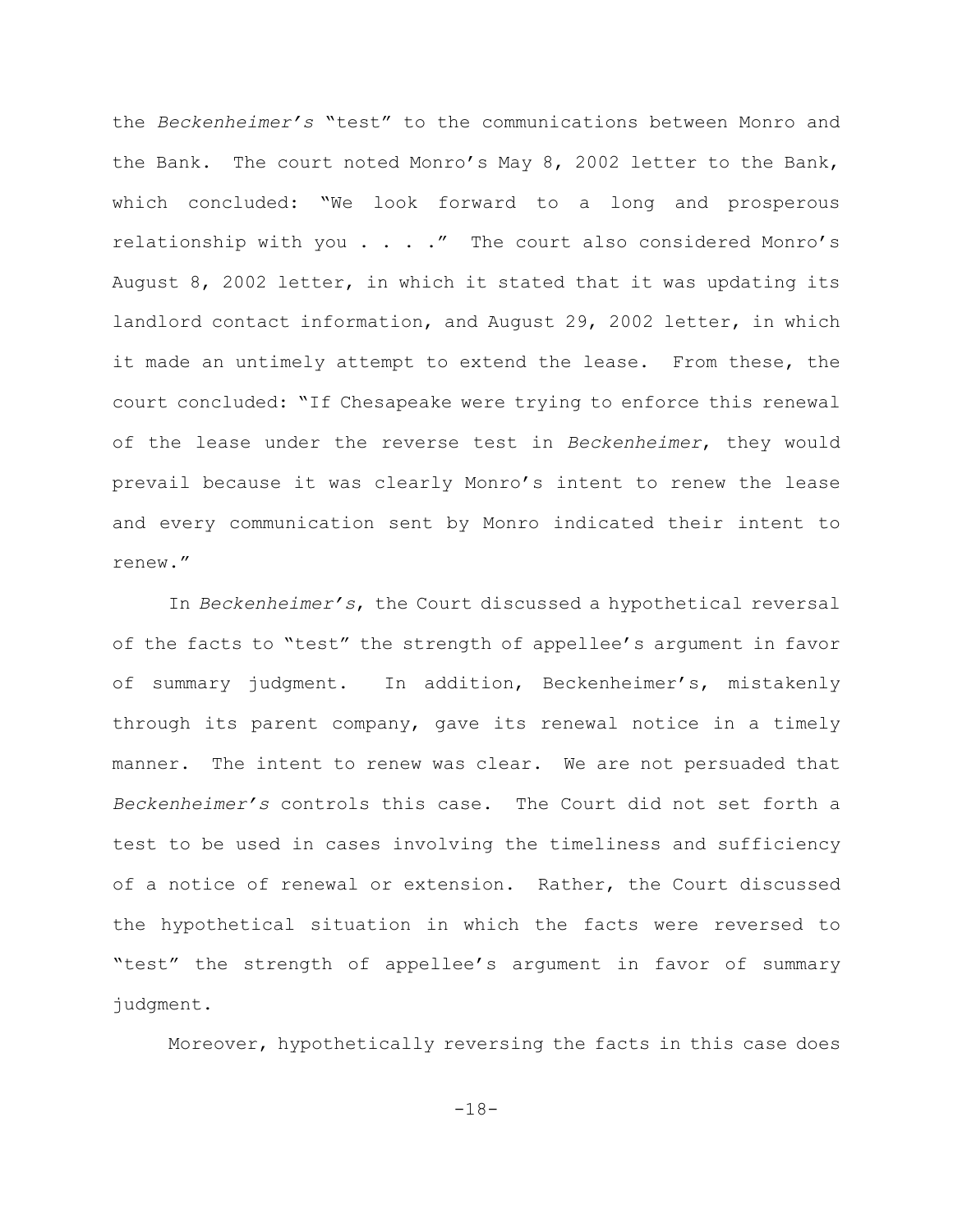not save Monro from the effects of its oversight. As in *Beckenheimer's*, the option in Monro's lease "is a continuing offer by [the Bank] which may be accepted by complying with the conditions of the offer." *Id*. at 546. In contrast to the facts in *Beckenheimer's*, however, Monro's May 8, 2002 letter did not "clearly manifest[] an intent to accept that offer." *Id*. The letter merely informed the Bank that Monro had purchased Kimmel. The statement "[w]e look forward to a long and prosperous relationship with you" makes no reference to the option to extend. Furthermore, there is no evidence that either Monro or the Bank viewed the statement as an exercise of the option to extend. The August 8, 2002 letter merely stated that Monro was updating its landlord contact information and likewise did not constitute an extension of the lease. We are not persuaded that the communications prior to August 28, 2002, between Monro and the Bank, whether considered individually or as a whole, constitute a "clear manifestation of intent to accept the offer to [extend]" within the time required by the lease. *Id*. at 546-47.

# C. Does Equity Require Extension of the Lease?

The circuit court found that, based on principles of equity, it was not necessary that Monro strictly adhere to the terms of the lease. Monro argues a number of bases for the circuit court's grant of equitable relief. We begin with the circuit court's assertion that "the *Beckenheimer* case makes it clear that strict

-19-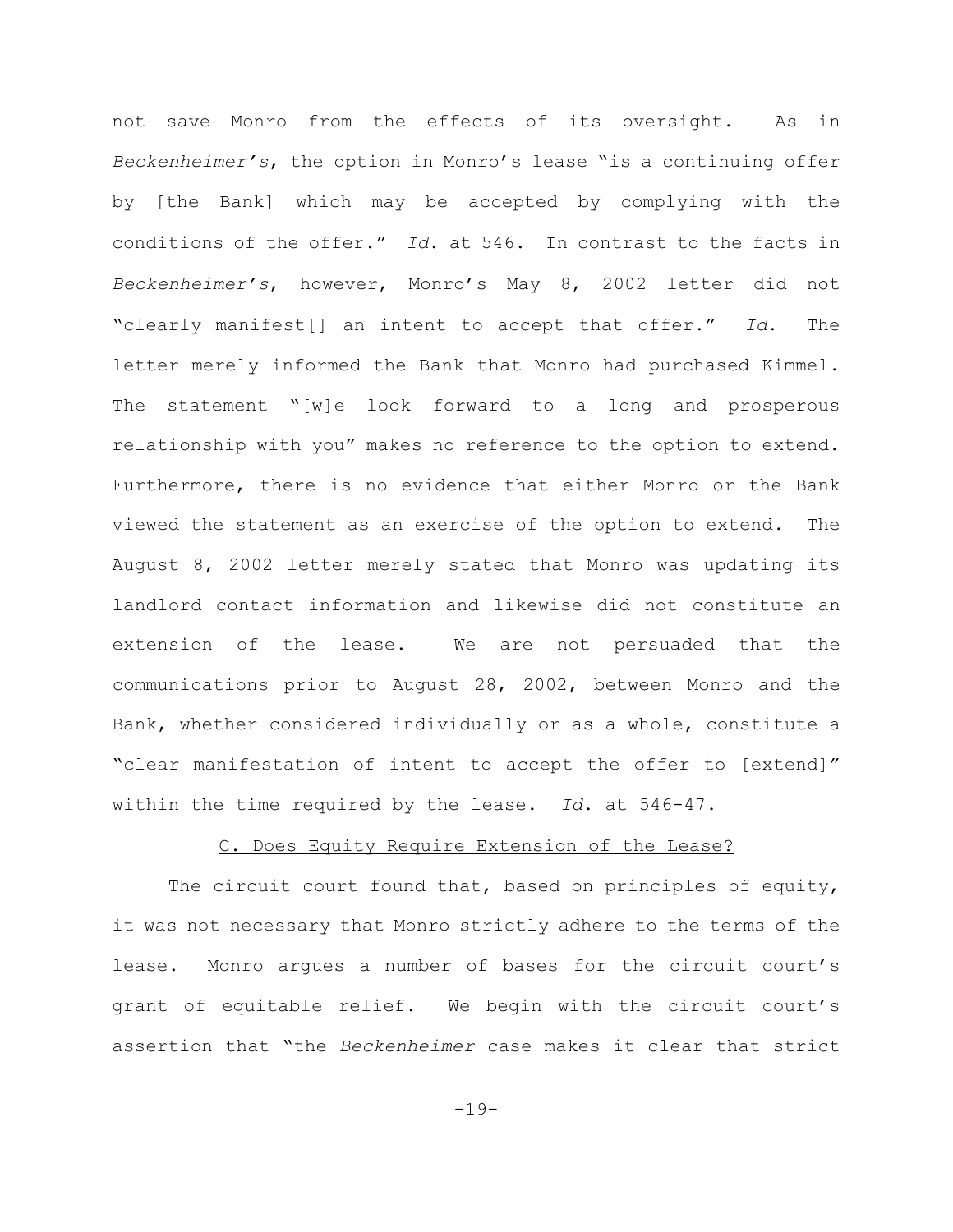compliance with the lease terms is not required." In *Beckenheimer's*, one of the defects in the sublessee's renewal attempt was that it failed to include a statement of net worth. Beckenheimer's provided the statement fifteen days after the deadline for renewal. It argued on appeal that "equity would enforce the renewal covenant . . . because, under the renewal provisions of the Sublease, time is not of the essence in furnishing the certified financial statement." *Beckenheimer's*, 327 Md. at 550.

The Court noted that the provision of a certified statement of net worth, along with the notice of renewal, was for Acme's convenience. Its purpose was to assist Acme in determining whether Beckenheimer's was actually of sufficient net worth. The Court concluded, based on general principles of equity, that this term of the sublease need not be strictly enforced:

> Equity would not give the requirement for including a certified financial statement with the notice of renewal a narrow and technical construction. Under the facts here, equity would not view the timing of receipt of that statement as of the essence, just as a tender of price is not always of the essence in exercising an option. Phrased another way, under the facts here, equity, in its discretion, could grant specific performance of the option to renew.

*Id*. at 553.

Next, the Court determined that the requirement that Beckenheimer's be of sufficient net worth at the time of the notice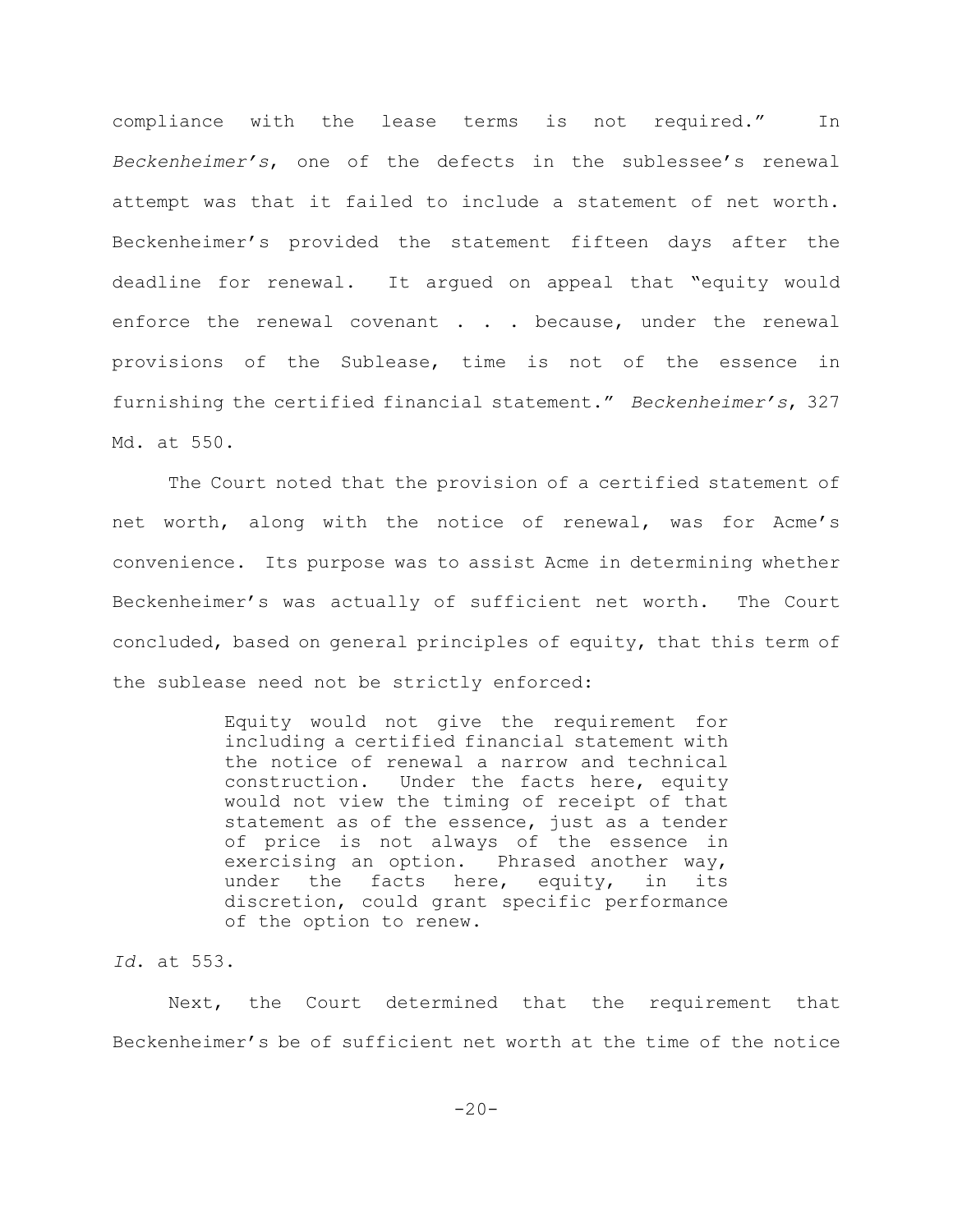was a condition of renewal. On the other hand, the requirement that it submit a certified financial statement along with the notice was merely a covenant. The Court concluded:

> The foregoing discussion has been in terms of the power of equity, because that is the way in which Beckenheimer's has argued its position. A more modern expression of the concepts relied upon above is that the particular provision for including a certified financial statement with the notice of renewal is a covenant and not a condition. . . . The breach by Beckenheimer's of the covenant to include a financial statement with the notice of renewal is not a material breach. Seemingly, only nominal damages are involved as compensation for the breach. Inasmuch as the three express conditions precedent to Acme's contractual duty to renew have been fulfilled, equity could specifically enforce the covenant to renew.

*Id*. at 553, 555-56 (footnotes omitted).

Thus, although the Court in *Beckenheimer's* concluded that equity would permit a renewal of the sublease, it did so in the context of a timely notice of renewal, albeit one that did not strictly comply with the terms of the sublease in other respects. Moreover, the Court treated the requirement that Beckenheimer's provide a statement of net worth as a covenant, rather than a condition. The Court noted, however, that the requirement of 120 days' notice was an express condition to renewal of the sublease, which was satisfied by Beckenheimer's' letter. We are not persuaded that the *Beckenheimer's* Court would have allowed for a renewal of the sublease had Beckenheimer's failed to meet the

-21-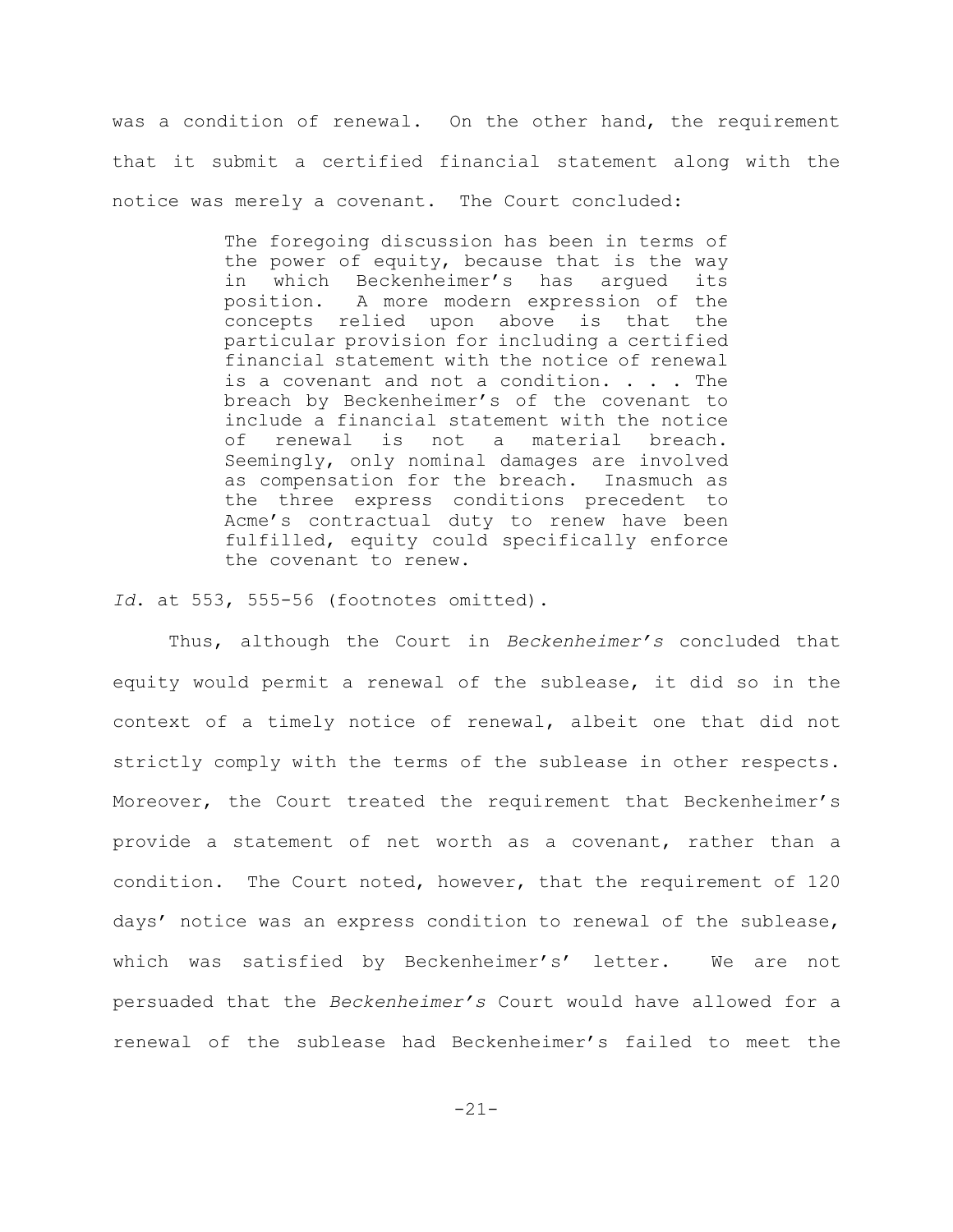condition of timely notice of renewal.<sup>1</sup> Additionally, cases cited in *Beckenheimer's* involving options demonstrate that strict compliance with the time requirement of a notice provision is required.

*Beckenheimer's* cites *Foard v. Snider*, 205 Md. 435, 109 A.2d 101 (1954), which involved the issue of whether an option to repurchase in the sale of a farm was enforceable. The Court of Appeals noted that appellee had not raised the issue of whether appellant exercised the option within the time required by the agreement, but stated in *dicta*: "Time is of the essence in a unilateral contract, such as an option, both in law and in equity, whether expressly declared to be so or not." *Id*. at 446. The Court stated further:

> Each such agreement must be scrutinized to see what it requires to be done within the specified time, either expressly or by necessary implication. Does it require completed performance, that is, actual payment, or does it require tender of the agreed price? Generally, there is contemplated only a notice of acceptance of, and a readiness and willingness to perform, the irrevocable offer which is an option. Whatever the option requires must be done. As in the case of all offers, revocable or irrevocable, the exercise must be unconditional and in exact accord with the terms of the option.

 $1$  The Court declined to consider this issue, stating: "This holding makes it unnecessary for us to consider the additional argument by Beckenheimer's that equity could give relief even if the notice of renewal had not been timely." *Beckenheimer's*, 327 Md. at 556 n.7.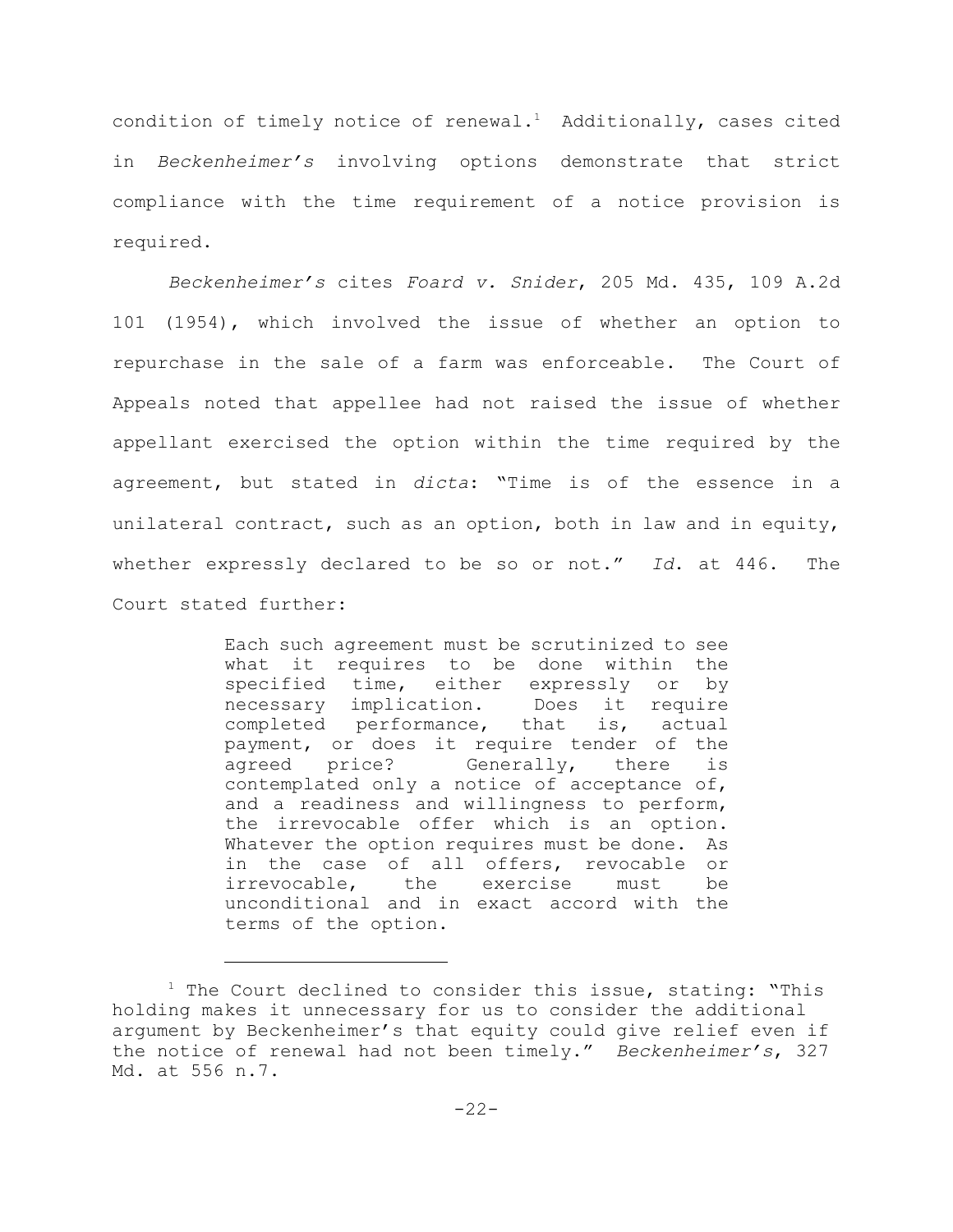*Id*. at 446.

In *Coleman v. Applegarth*, 68 Md. 21, 27-28, 11 A. 284 (1887), which is also cited in *Beckenheimer's*, the Court of Appeals stated with respect to an option to purchase:

> The contract set up is not one of sale and purchase, but simply for the option to purchase within a specified time, and for a given price. . . . There was no mutuality in it, and it was binding upon [the seller] only for the time stipulated for the exercise of the option. After the lapse of the time given, there was nothing to bind him to accept the price and convey the property  $\ldots$ . When the time limited expired, the contract was at an end, and the right of option gone, if that right has not been extended by some valid binding agreement, that can be enforced. This would seem to be the plain dictate of reason, upon the terms and nature of the contract itself . . . .

More recently, the Court of Appeals has affirmed: "It is well settled that to be valid, the exercise of an option must be unequivocal and in accordance with the terms of the option." *Katz v. Pratt St. Realty Co.*, 257 Md. 103, 118, 262 A.2d 540 (1970) (citations omitted). "The optionee has what is usually termed a power of acceptance, and when he accepts the offer in the prescribed manner, the option is thereby exercised and creates a binding bilateral contract." *Straley v. Osborne*, 262 Md. 514, 521, 278 A.2d 64 (1971). Indeed, "[w]hen the optionee decides to exercise his option, he must act unconditionally and according to the terms of the option." 1 Richard A. Lord, *Williston on Contracts* § 5:18 (4th ed. 1990).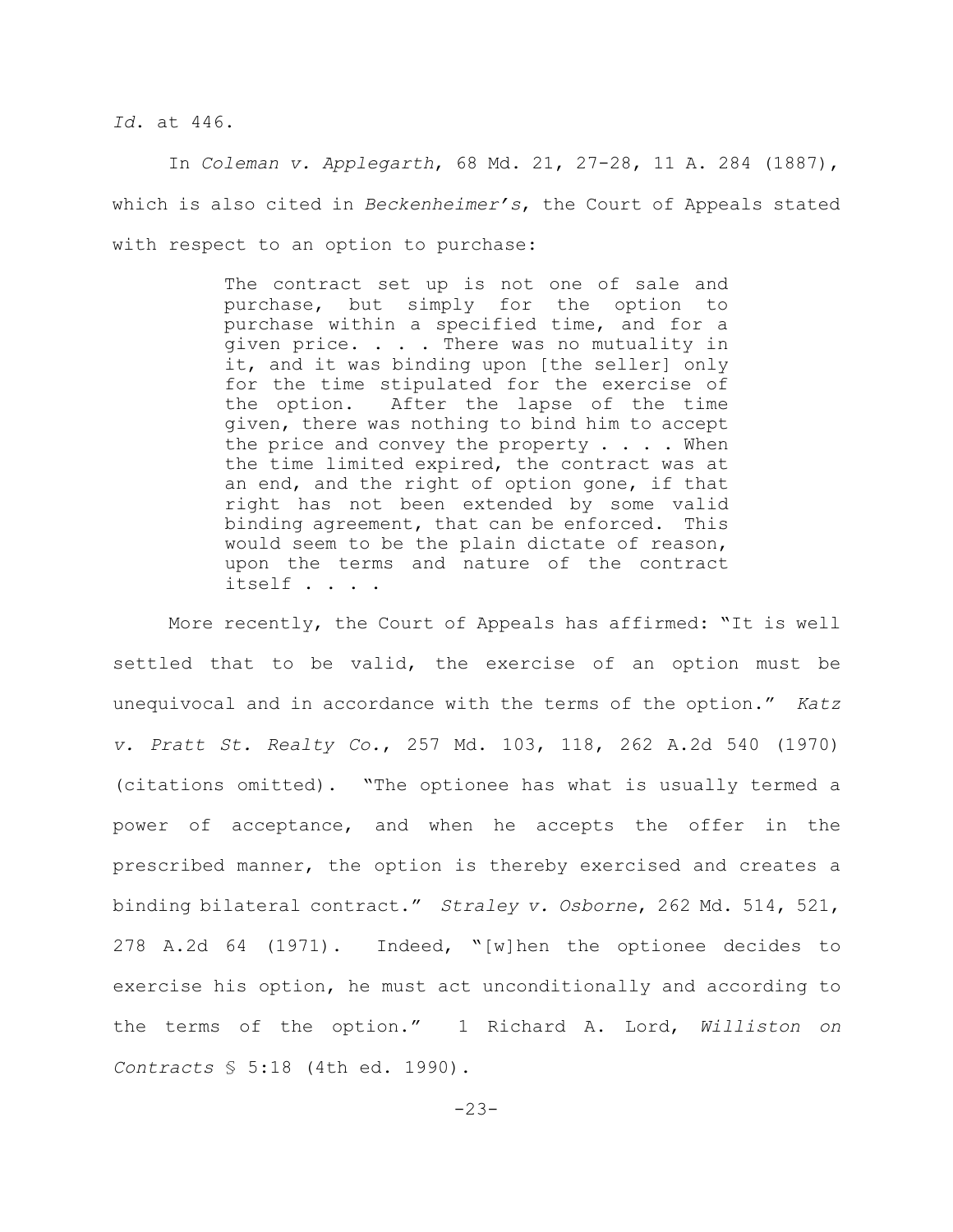Certainly, "a court of equity has no right to modify a contract between the parties absent collusion, mistake or fraud." *Grossman v. Grossman*, 234 Md. 139, 144, 198 A.2d 260 (1964). "Equitable principles . . . . may affect the construction or performance of contracts, but ordinarily they do not ignore or override the terms of lawful contracts." *Cent. Sav. Bank of Baltimore v. Post*, 192 Md. 371, 381, 64 A.2d 275 (1949).

> The rule recognized by this Court is that parties of sound mind and under no legal disabilities, and not occupying fiduciary relations, are left free to make such contracts as to them seem wise. The courts will not reform or rescind such contracts without the consent of the parties, when there is no fraud, misrepresentation, mistake, undue influence, or fiduciary relation shown to exist, or unless the equities are such that they should not be enforced.

*Gardiner v. Gardiner*, 200 Md. 233, 240, 88 A.2d 481 (1952).

The circuit court noted the Bank's failure to inform Monro that the lease term had expired, stating that "when Monro sent the letter of August 8th to verify the landlord information, Chesapeake could have taken that opportunity to inform Monro that the time for renewal had past [sic], but it appeared that Chesapeake simply provided the requested information." Monro asserts that, prior to its untimely notice of renewal on August 29, 2002, the Bank was not aware that the lease term was about to expire. In oral argument, Monro argued that it detrimentally relied on the Bank's earlier correspondence, in which the Bank failed to notify Monro that the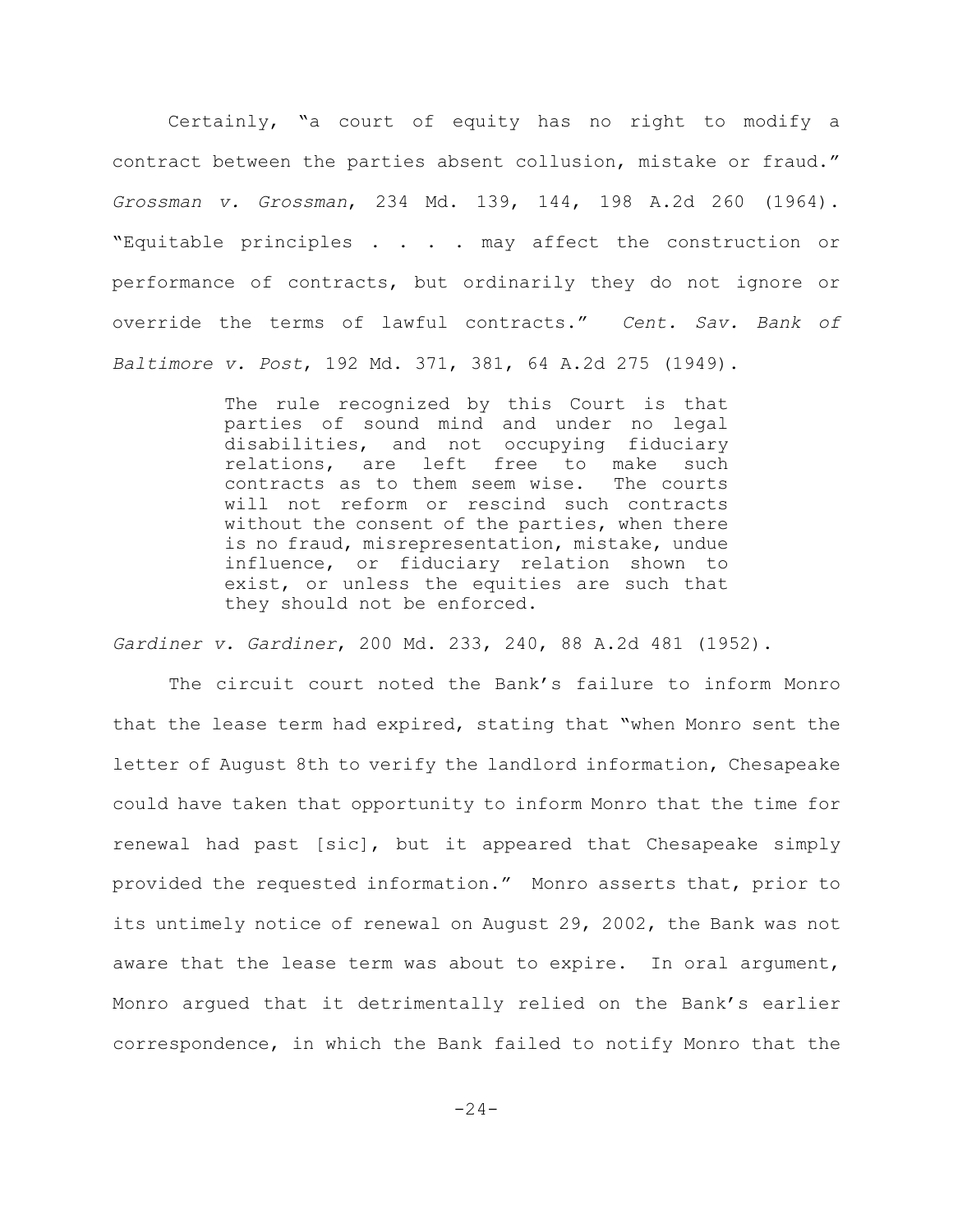deadline for extension had passed and that it intended to negotiate a new lease agreement or find a new tenant.

We are not persuaded that the Bank's failure to give Monro notice that the deadline for extending the lease had passed supports Monro's equitable argument. The Bank did not have a duty to inform Monro that the deadline was approaching, or that it had passed. *See* Friedman, *supra*, at § 14:2 (stating that "[a] landlord is under no duty to remind a tenant of the tenant's time to elect to renew"); *Ganson v. Goldfader*, 561 N.Y.S.2d 366, 369 (N.Y. App. Div. 1990) (noting that "the landlord had no duty to personally notify [a tenant] of the upcoming renewal," except as provided by statute); *Grisham v. Lowery*, 621 S.W.2d 745, 751 (Tenn. App. 1981) (holding that "while [the landlord] did not help [the tenants] to exercise their option [to purchase], we find no duty on her to do so"). Under the terms of the lease, Monro was required to give notice that it was exercising its option to extend the lease no later than August 2, 2002. The Bank's failure to assist Monro in remembering the August 2 deadline does not serve as an equitable basis for extending the lease in spite of Monro's oversight.

The circuit court also stated that "the delay of approximately 27 days caused no harm or prejudice to Chesapeake." Monro contends that, "[i]n light of the exceedingly harsh forfeiture that Monro faced, compared to absolutely no damages that Chesapeake faced by relieving the omission, the trial court did not err in granting

 $-25-$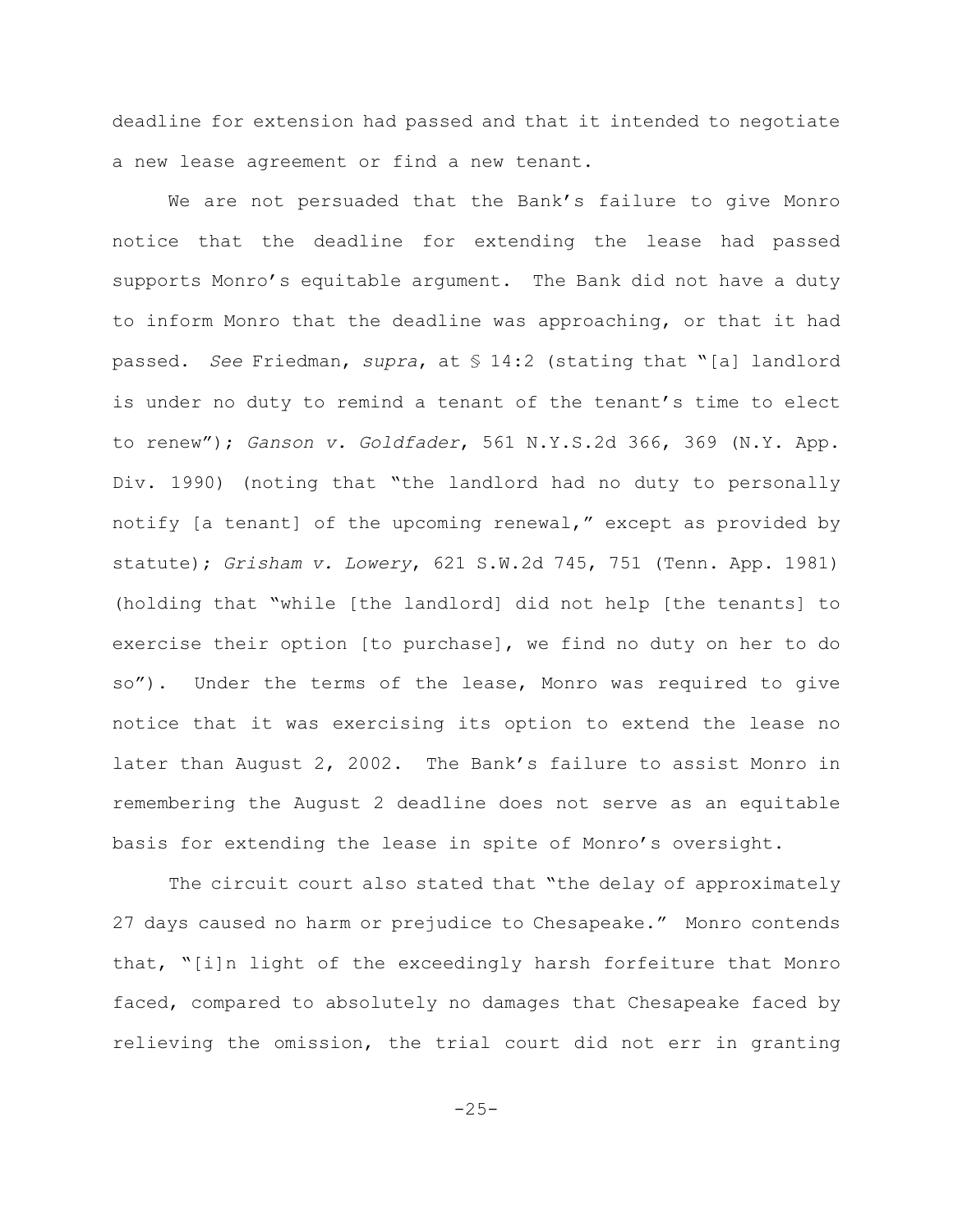equitable relief." Monro argues further that "Maryland courts have long recognized that equity can step in and ameliorate a particularly harsh result when adjudicating lease disputes."

In support of its argument, Monro cites several cases that involve forfeiture of leases. In *Nicholson Air Servs.*, *supra*, the lessee had breached the lease by failing to pay rent, and the lessor had notified the lessee that the lease was terminated. Nevertheless, the lessee argued that, because it had offered to pay all rent that was past due, and all future rent in advance, equity should intervene to prevent the forfeiture. We noted that "[t]he decision whether to invoke a court's equity powers to grant relief from forfeiture is within the discretion of the trial court." *Nicholson Air Servs.*, 120 Md. App. at 71. We concluded that because the lessee had promised to pay all rent only after the lessor filed an attachment action, and because the lessee's financial problems had negatively affected the lessor's business, equity would not save the lessee from forfeiture. *Id*. at 71-72.

Similarly, in *Rose & Crown, Ltd. v. Shaw Enters., Inc.*, 28 Md. App. 548, 558, 346 A.2d 459 (1976), the lessee breached the lease agreement by failing to pay rent and failing to provide certain financial statements to the lessor. In considering whether equity would avoid a forfeiture, we stated:

> "'But Courts of equity are only closed against the tenant where the forfeiture is incurred by his wilful and culpable neglect to fulfill the terms of his covenant and not in cases where

> > $-26-$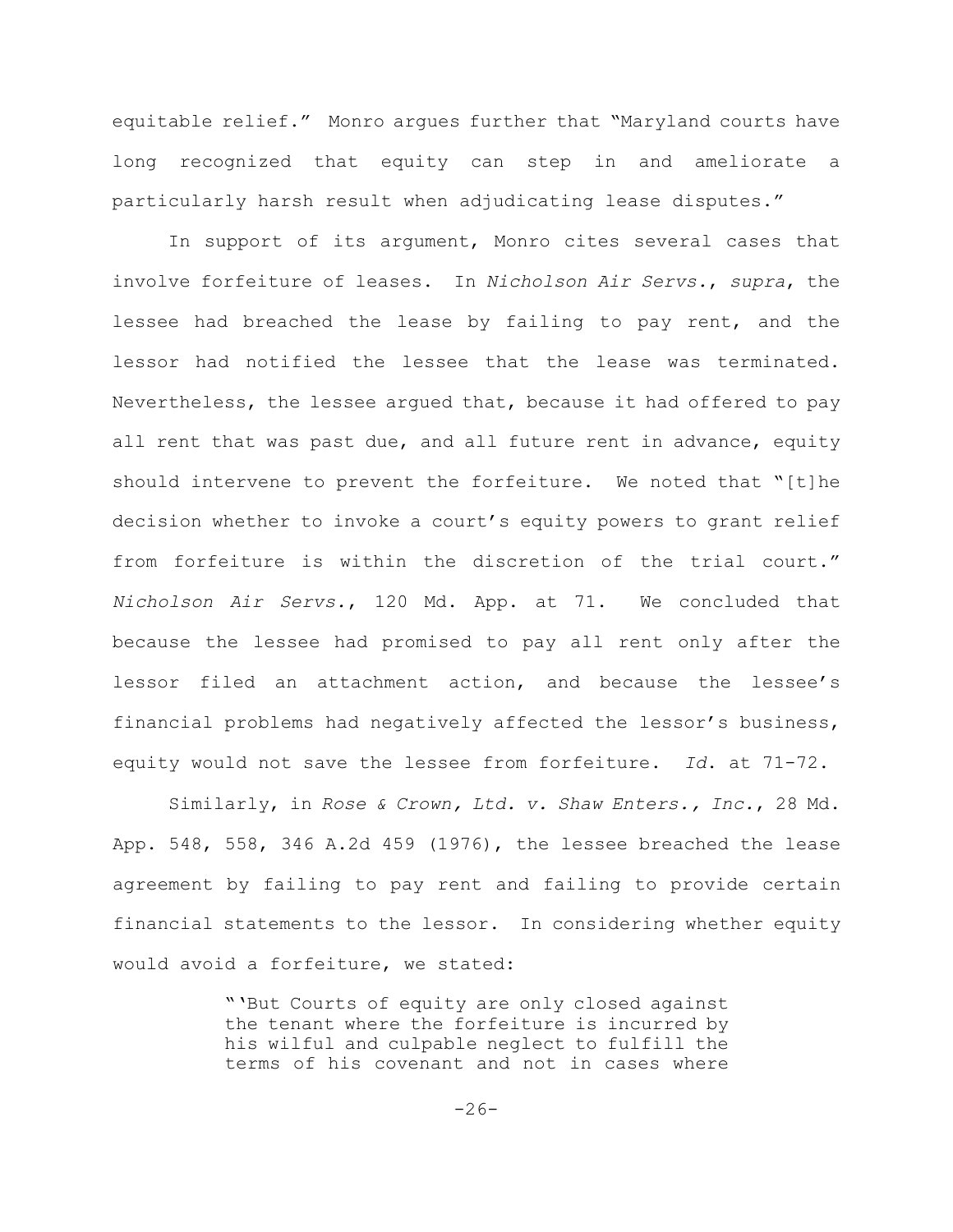the omission has been occasioned by inevitable accident. And the general rule to be applied to all such cases seems to be that Courts of equity will relieve where the omission and subsequent forfeiture are the result of mistake or accident and the injury and inconvenience arising from it are capable of compensation; but where the transaction is wilful, or the compensation impracticable, they invariably refuse to interfere.'"

*Id*. at 558 (quoting *Wylie v. Kirby*, 115 Md. 282, 287, 80 A. 962 (1911)). We concluded that the case did not warrant equitable relief because of the lessee's bad faith, namely, its intentional burning and manipulation of financial records. *Rose & Crown*, 28 Md. App. 558.

Here, however, Monro is not seeking equitable relief from a forfeiture. Rather, Monro failed to meet a condition precedent for the exercise of an option to which it had no right, apart from the terms of the lease. It simply failed to exercise its option, thus allowing the lease to expire. In such a case, the relative hardships are immaterial. *See* Friedman, *supra*, at § 14.2 (stating that if notice is a condition precedent to the exercise of an option to renew, "[i]t follows that a landlord's lack of loss or harm by reason of the late notice is immaterial").

Monro contends that equitable relief is appropriate because "the failure to provide the timely notice was clearly a clerical omission caused by human 'mistake or accident,' not 'willful or culpable neglect.'" In oral argument, Monro argued that the circuit court's extension of the lease should be affirmed on

```
-27-
```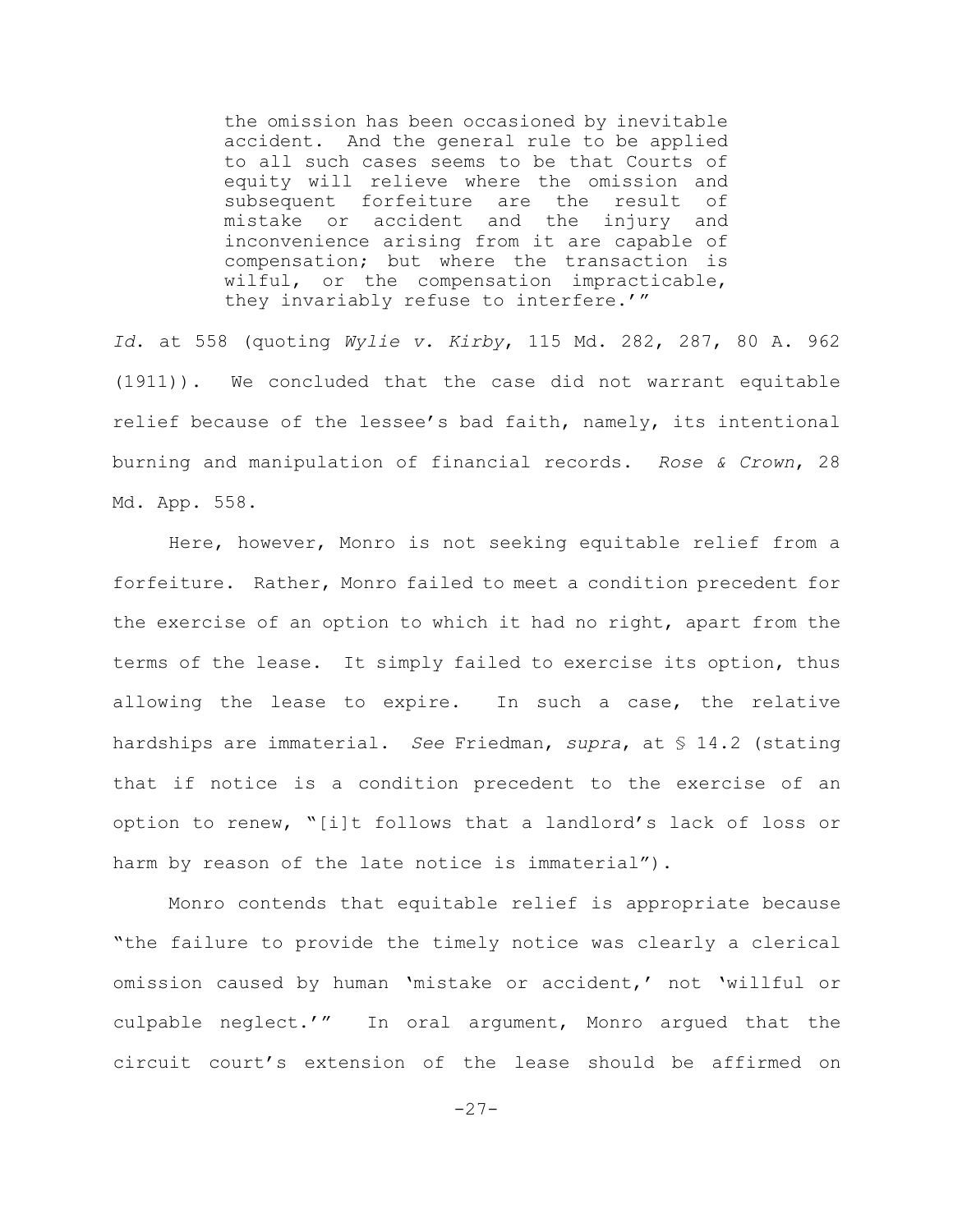equitable grounds because Monro's failure to provide timely notice was due to a "mistake."

It has been said in the context of forfeiture that "'Courts of equity will relieve where the omission and subsequent forfeiture are the result of mistake or accident.'" *Rose & Crown*, 28 Md. App. at 558. The only "mistake" in this case was when Monro's Vice President of Real Estate "mistakenly" entered the wrong deadline for notice of extension into the company's computer system. We are not persuaded that equity should grant an extension when a tenant failed to exercise an option due solely to the tenant's oversight. A number of courts in other jurisdictions have reached the same conclusion. *See, e.g., Sentara Enters., Inc. v. CCP Assocs.*, 243 Va. 39, 413 S.E.2d 595 (1992) (holding that "the powers of equity courts will not be arbitrarily exercised to alter the terms of a contract in order to correct an unfortunate situation resulting from a tenant's negligent failure to observe the contract requirements"); *W. Sav. Fund Soc'y of Philadelphia v. Southeastern Pennsylvania Trans. Auth.*, 285 Pa. Super. 187, 427 A.2d 175 (1981) (denying equitable relief when a tenant failed to renew a lease due to an "administrative oversight"). *See also* William B. Johnson, Annotation, *Circumstances Excusing Lessee's Failure to Give Timely Notice of Exercise of Option to Renew or Extend Lease*, 27 A.L.R.4th 266, § 8(b) (1984) (compiling cases holding that equitable relief is not available when a failure to give timely notice was due to

-28-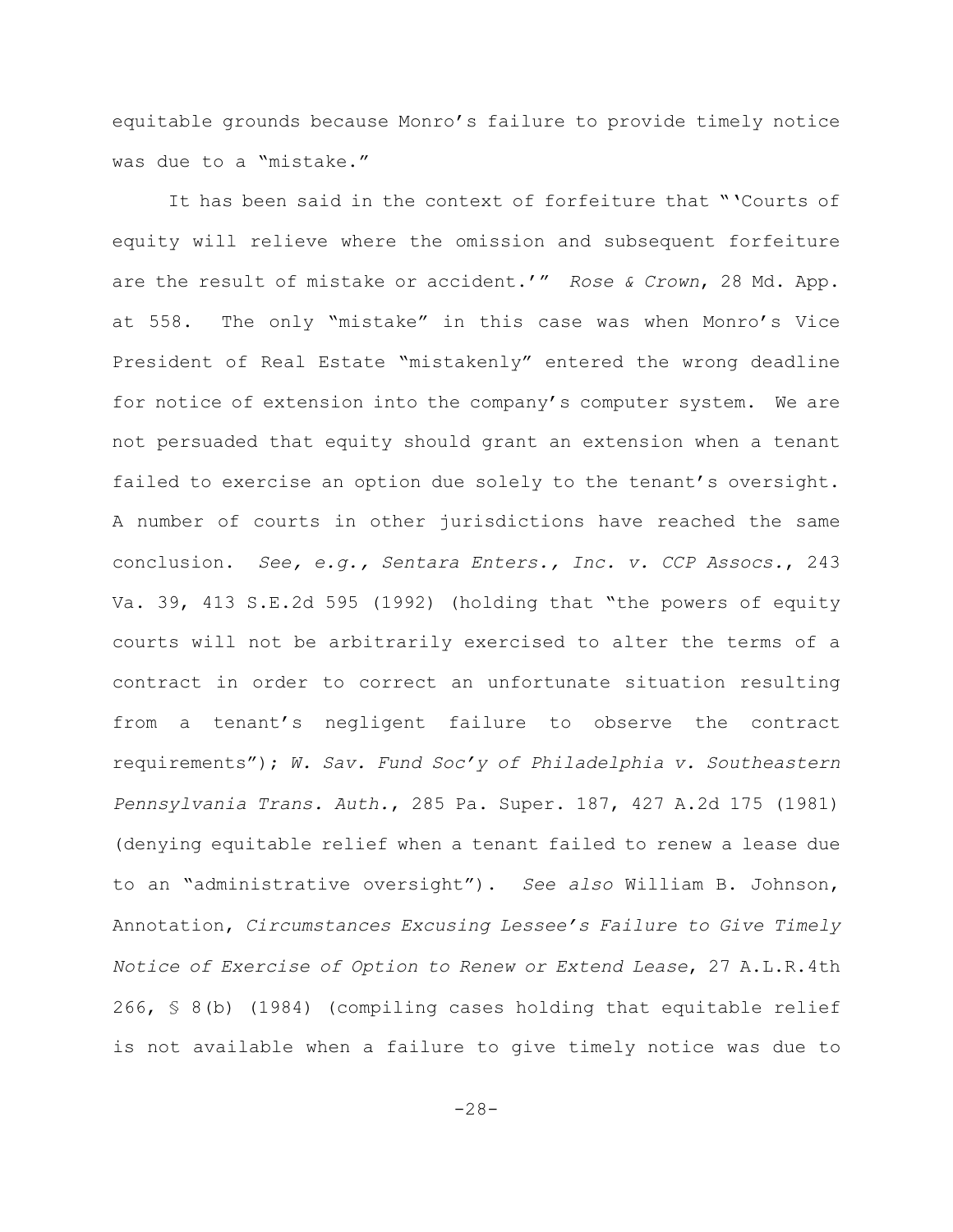the tenant's "[f]orgetfulness, inadvertence, or oversight").

Finally, Monro argues that the circuit court properly granted equitable relief based on Md. Code (1974, 2003 Repl. Vol.) § 8-108 of the Real Property Article ("Real Prop."), asserting that "Maryland courts have long recognized that 'courts of equity will help a non-defaulting party' to avoid disproportionate hardships. This long-held public policy is further evidenced by the Maryland Legislature's enactment of REAL PROP. \$8-108 . . . ." (Citations omitted). Real Prop. § 8-108(a) states: "A court may enter judgment for the renewal of a lease that contains a covenant for renewal, including a lease for 99 years, renewable forever."

We have been provided no legislative history, and we have found no published cases in the Court of Appeals or this Court, which refer to Real Prop. § 8-108. The Bank has referred us to *Worthington v. Lee*, 61 Md. 530 (1884), which involved a claim for specific performance of a renewal provision in a "ground lease," and cites a predecessor of Real Prop. § 8-108. The *Worthington* Court's apparent reference to the predecessor of Real Prop. § 8-108 was merely for the purpose of stating that it was not required to consider the statute:

> What effect the Act passed at the present session of the General Assembly, entitled an "Act to simplify the proceedings for the renewal of leases for ninety-nine years, renewable forever," may have to give force and effect to the decree, is a question that we need not now decide. It will be time enough to decide that question when it is actually

> > $-29-$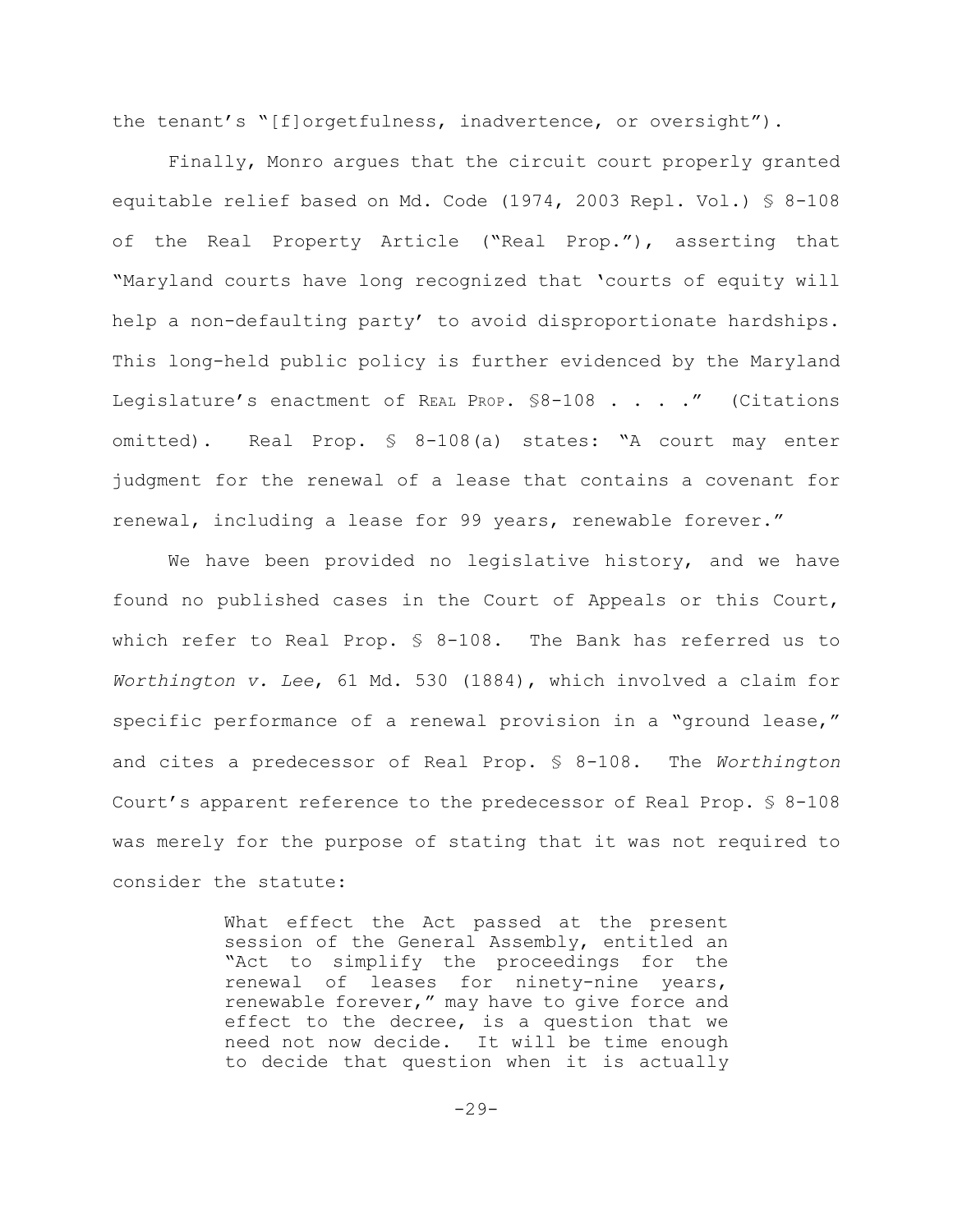presented.

*Id*. at 544.

The Bank asserts that "[t]he utter lack of case law generated by this statute" demonstrates "that the statute is only applicable in rare cases." The Bank argues further that, properly interpreted, the statute applies only to leases that are "renewable forever." Because the lease in the present case is not "renewable forever," the Bank contends that Real Prop. § 8-108 does not support the circuit court's judgment. The cases cited in *Worthington*, *Myers v. Silljacks*, 58 Md. 319 (1882), and *Banks v. Haskie*, 45 Md. 207 (1876), lend support to that argument.

As we have said many times, the "'"cardinal rule of statutory construction is to ascertain and effectuate legislative intention."'" *Crespo v. Topi*, 154 Md. App. 391, 396, 840 A.2d 156 (2003) (quoting *State v. Green*, 367 Md. 61, 81, 785 A.2d 1275 (2001)). When we interpret a statute we begin with the text of the statute. *Crespo*, 154 Md. App. at 396. In some cases, "'the plain meaning of the statutory language is clear and unambiguous.'" *Id*. (quoting *Breitenbach v. N.B. Handy Co.*, 366 Md. 467, 473, 784 A.2d 569 (2001)). If, however, "persuasive evidence exists outside the plain text of the statute, we do not turn a blind eye to it." *Adamson v. Corr. Med. Servs., Inc.*, 359 Md. 238, 251, 753 A.2d 501 (2000).

Even if we assume, without deciding, its applicability to

-30-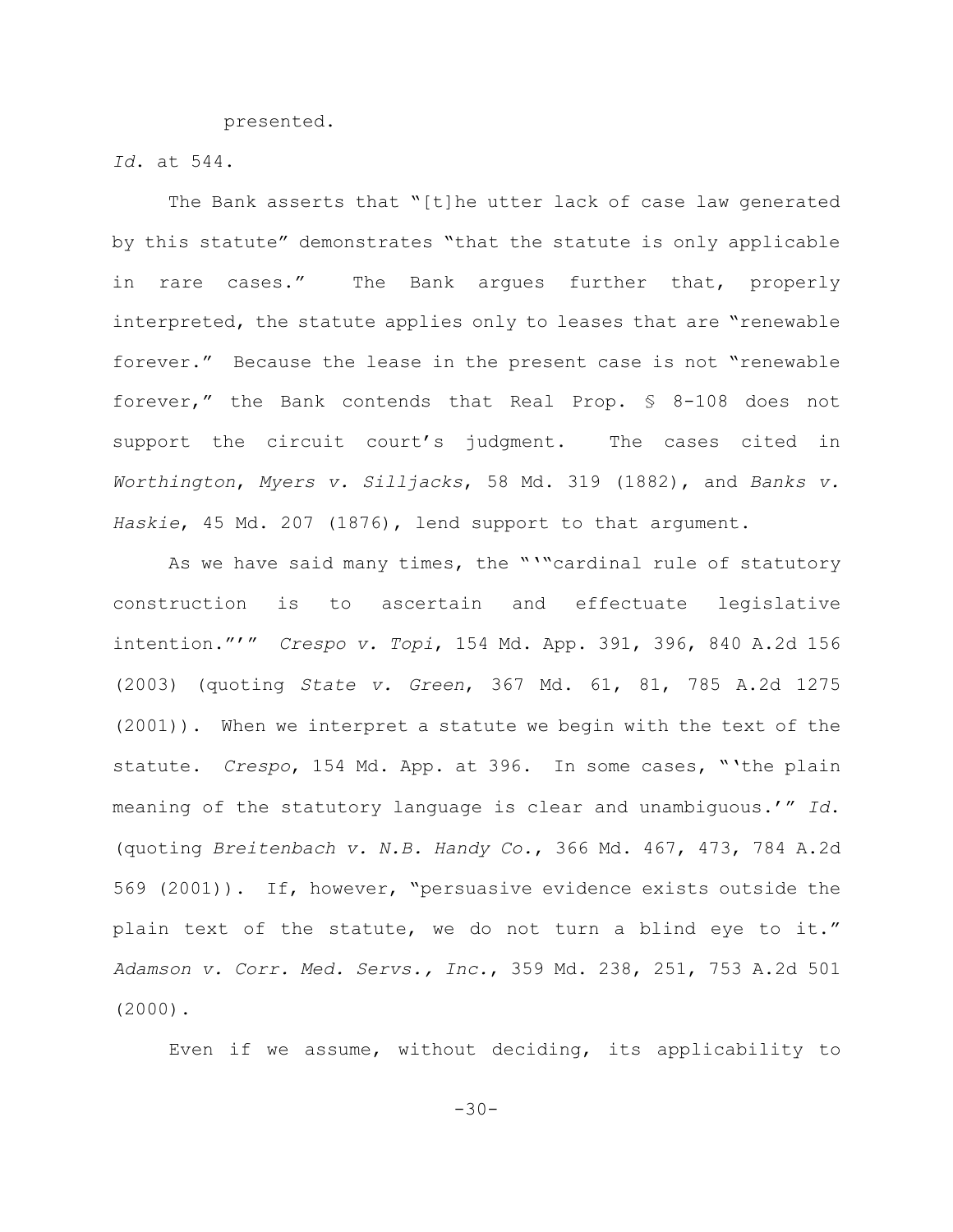situations other than ground leases "renewable forever," the plain language of Real Prop. § 8-108(a) merely permits a court to renew a lease. Section 8-108(a) provides: "A court may enter judgment for the renewal of a lease that contains a covenant for renewal . . . ." (Emphasis added). That is consistent with the case law, and does not evidence a "long-held public policy" that "'courts of equity will help a non-defaulting party' to avoid disproportionate hardships," as argued by Monro. In our view, the statute does not dictate that result in any particular case.

## II. Default

In its declaratory judgment, the circuit court found that Monro's failure to provide ninety days' notice "was, at best[,] a 'default' under the Kimmel/Chesapeake Lease that could have been cured within twenty (20) days of receipt of notification from Chesapeake of the default." The Bank argues that the court's finding was erroneous.

We reiterate that, "[w]hen the clear language of a contract is unambiguous, the court will give effect to its plain, ordinary, and usual meaning, taking into account the context in which it is used." *Sy-Lene of Washington*, 376 Md. at 167. Moreover, "[t]he court's interpretation should not permit an absurd or unreasonable result." *Moore*, 157 Md. App. at 66.

Section 19 of the lease, entitled "DEFAULT," reads in relevant part:

-31-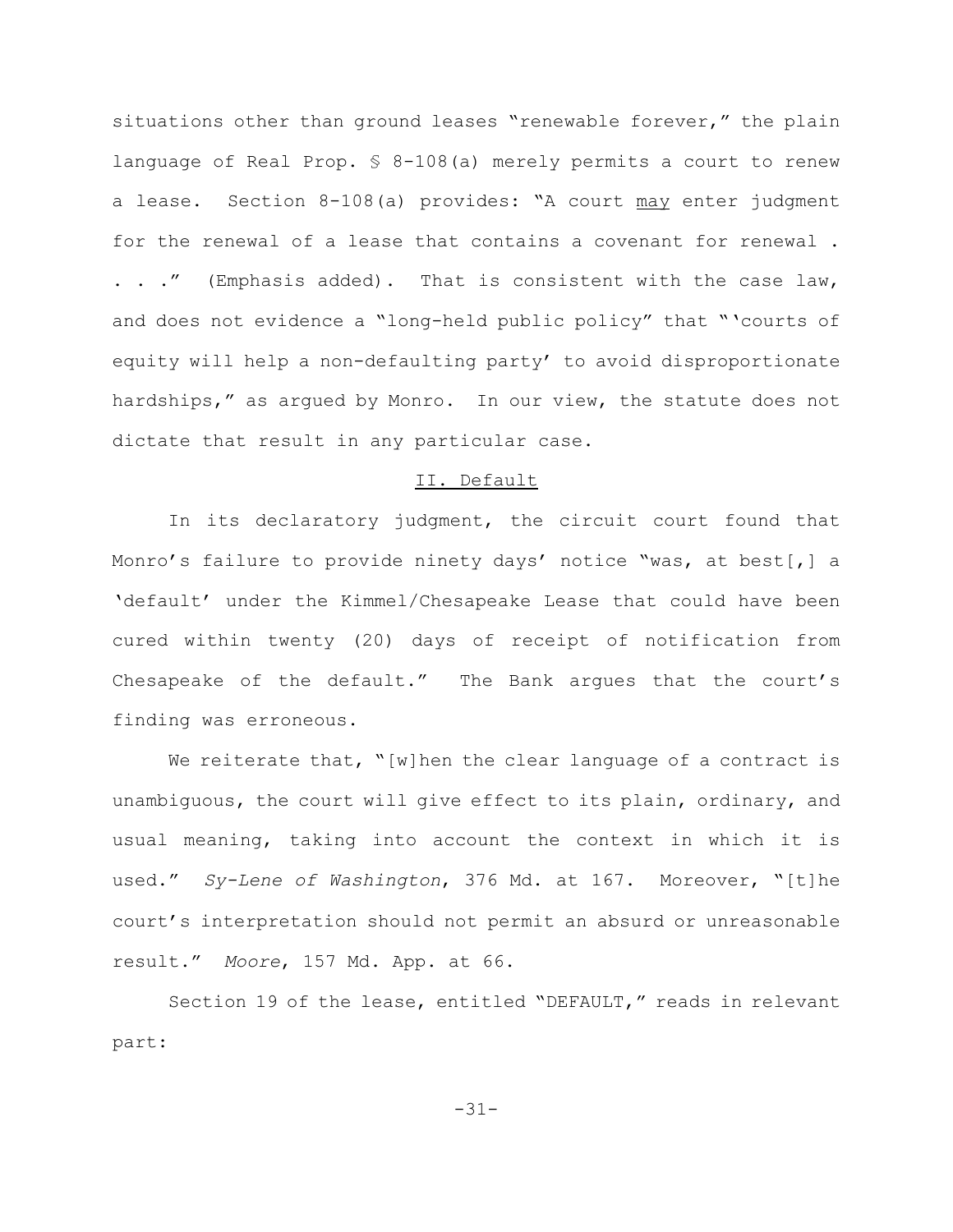In the event LESSEE shall default in the performance of any of the terms or provisions of this lease other than the payment of monthly rent, LESSOR shall promptly so notify LESSEE in writing. If LESSEE shall fail to cure such default within twenty days after receipt of such notice, or if the default is of such character as to require more than twenty days to cure and LESSEE shall fail to commence to do so within twenty days after receipt of such notice and thereafter deligently [sic] proceed to cure such default, then in either such event LESSOR may cure such default and such expense shall be added to the rent otherwise due, but any such default shall not work as a forfeiture of this lease.

The lease contains a number of "terms or provisions," of which the failure to perform could lead to a default, including the payment of taxes and maintenance of the premises. Timely notice of extension of the lease, however, is not a "term or provision" of the lease that the tenant is required to "perform." Rather, it is a condition precedent to the tenant's exercising its option to extend the lease.

If failure to satisfy the notice provision is a default that can be cured, the provision itself is rendered meaningless. Under such an interpretation, not only would the tenant not have to provide ninety days' notice, but it could, for example, wait until the last day before expiration of the primary lease term to inform the landlord that it intends to exercise its option to extend the lease. It could then cure the "default" within twenty days after notice from the landlord by providing the required written notice. "The purpose of [a notice provision] is to inform the lessor, in

-32-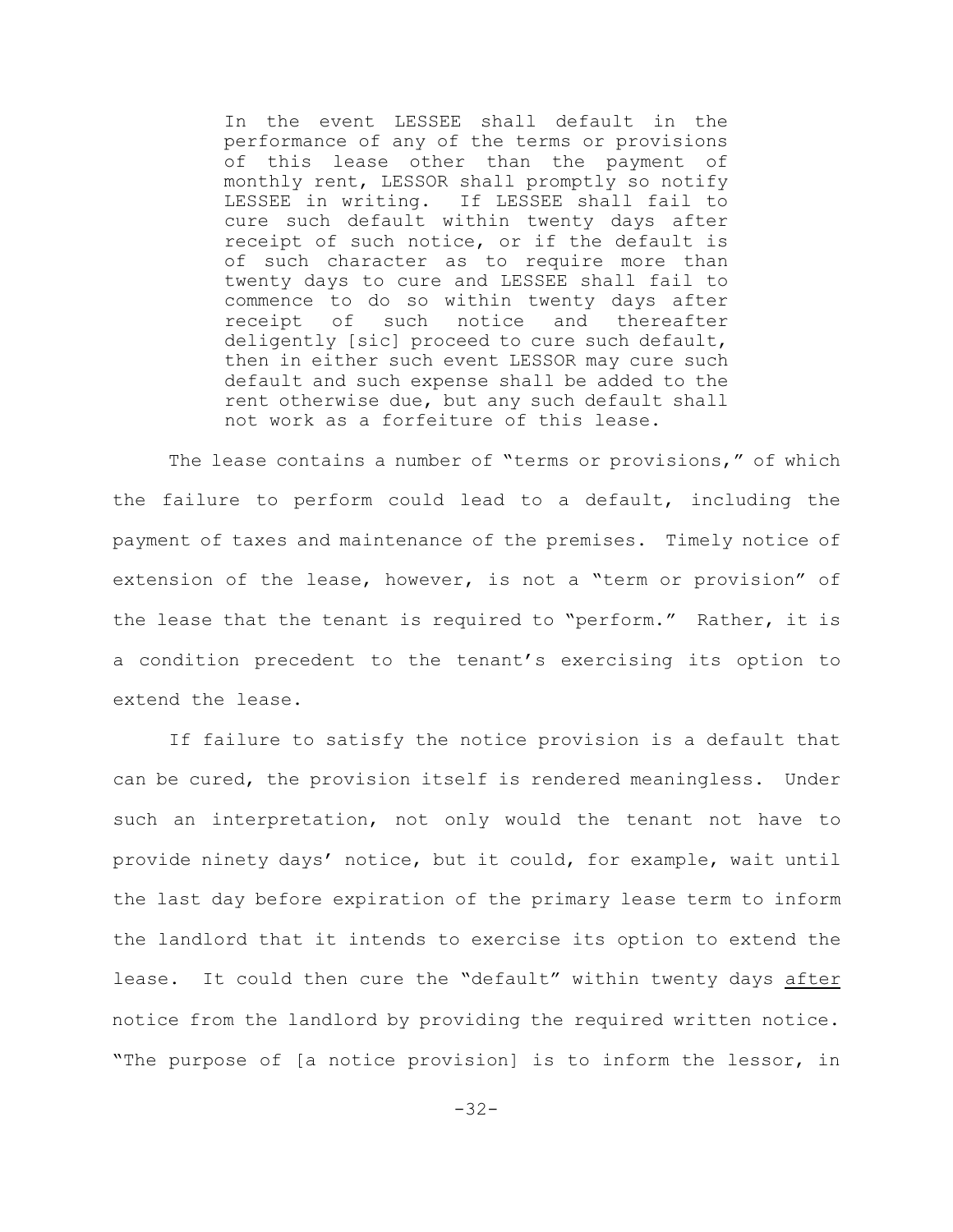advance of the expiration of the term, whether or not the lessee will continue in occupancy, thereby reducing the risk that the premises will remain vacant during efforts at reletting." *Beckenheimer's*, 327 Md. at 552. To interpret the failure to give timely notice of the intent to renew as a curable default would frustrate the condition of renewal and lead to "an absurd or unreasonable result." *Moore*, 157 Md. App. at 66.

Monro argues that the default provision is "relevant" because it "provide[s] insight as to how the parties agreed to handle circumstances, which if left uncured, could give rise to forfeiture under the Lease. Since the alleged failure to provide timely notice of renewal could also give rise to the ultimate sanction of forfeiture, the default terms are instructive." The circuit court did not find the default provision in the lease to be merely "relevant" or "instructive." Rather, it stated that Monro's failure to provide ninety days' notice "was, at best[,] a 'default' under the Kimmel/Chesapeake Lease that could have been cured within twenty (20) days." We conclude that the court's finding was erroneous.

For the reasons discussed in detail, *supra*, we conclude that the circuit court erred in finding that Monro effectively exercised its option to extend, either under the terms of the lease or based on the principles of equity. We shall therefore reverse the circuit court's declaratory judgment renewing the lease agreement

-33-